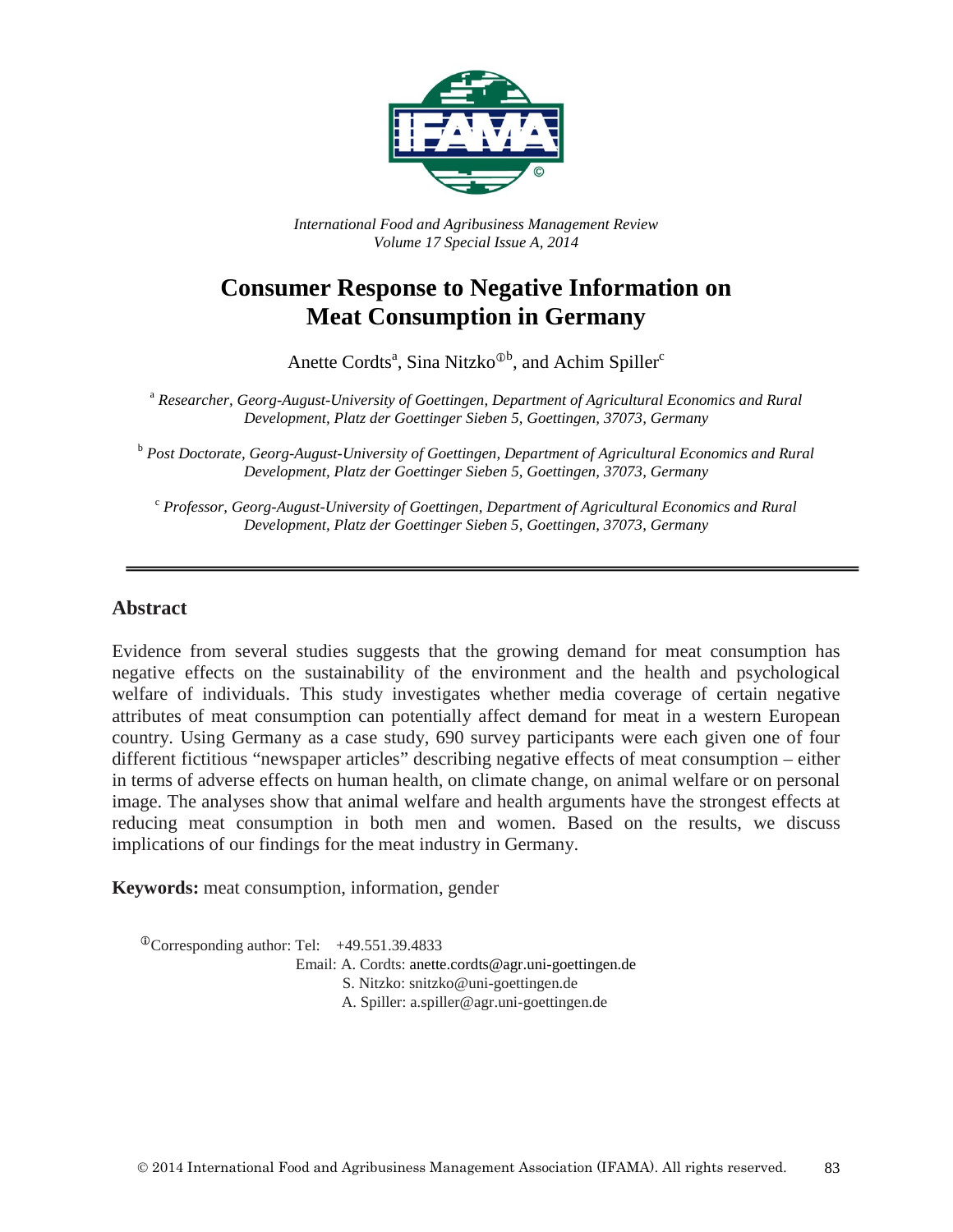## **Introduction**

Meat and meat products are an important component in the daily diet of a large proportion of society, especially in industrialized countries. However, in most of these countries, meat consumption exceeds the amount recommended by health institutions like the World Cancer Research Fund (WCRF/AICR 2007). Much of the environmental- and health-related literature has argued that the growing demand for and production of meat have negative implications for the individual and society. In light of these adverse consequences, scientists (e.g., Dagevos & Voordouw 2013, Reisch et al. 2013) as well as government institutions (e.g., in Germany: Scientific Advisory Board for Agricultural Policy at the German Federal Ministry of Food, Agriculture and Consumer Protection, WBA 2012) are advocating for policies aimed at motivating consumers to reduce their meat intake. This requires the detailed understanding of the underlying motives for meat consumption. The present empirical study aims to determine the effect of information on the negative attributes of meat consumption on demand for meat in Germany, with the focus on four particular attributes: animal welfare, human health, personal image and climate change. For the meat industry, knowledge about consumer reactions to negative information about meat consumption, which may be presented in the media, is relevant from a strategic marketing perspective in order to be able to develop appropriate strategies regarding e.g. product policy or public relations.

In the following, we describe the possible adverse consequences of meat consumption in more detail and focus on important motives for eating meat. Furthermore, gender is discussed as an important socio-demographic determinant of meat consumption and related attitudes. We identify consumer information as an appropriate political instrument to reduce meat consumption, forming the basis for the framing experiment with fictional "newspaper articles" on meat consumption. After presenting and discussing our empirical results, we finally derive recommendations for the meat industry.

# **Background**

#### *Negative Consequences of Meat Consumption*

From a nutritional perspective, meat can be regarded as a valuable food that provides important vitamins and minerals in the diet and constitutes the major protein source in the Western diet. However, a diet rich in meat also has potential negative effects due to, e.g., its high content of cholesterol and saturated fatty acids (Rohrmann et al. 2013; Singh et al. 2003; WCRF/AICR 2007). In recent decades, the demand for meat has increased significantly in industrialized countries, including Germany (DGE 2012; Rohrmann et al. 2013). Therefore, the per capita consumption of meat exceeds the recommendations of health and nutritional organizations. Because of the lack of general recommendations, the suggested consumption amounts differ between institutions (e.g., DGE 2011; WCRF/AICR 2007). For instance, the World Cancer Research Fund recommends consuming less than 500 g red meat per week and minimizing the consumption of processed meat (WCRF/AICR 2007, 382), whilst the German Nutrition Society recommends a maximum of 300 to 600 g of meat and sausages per week, regardless of the type of meat (DGE 2011). In contrast, the results of the German National Nutrition Survey II (MRI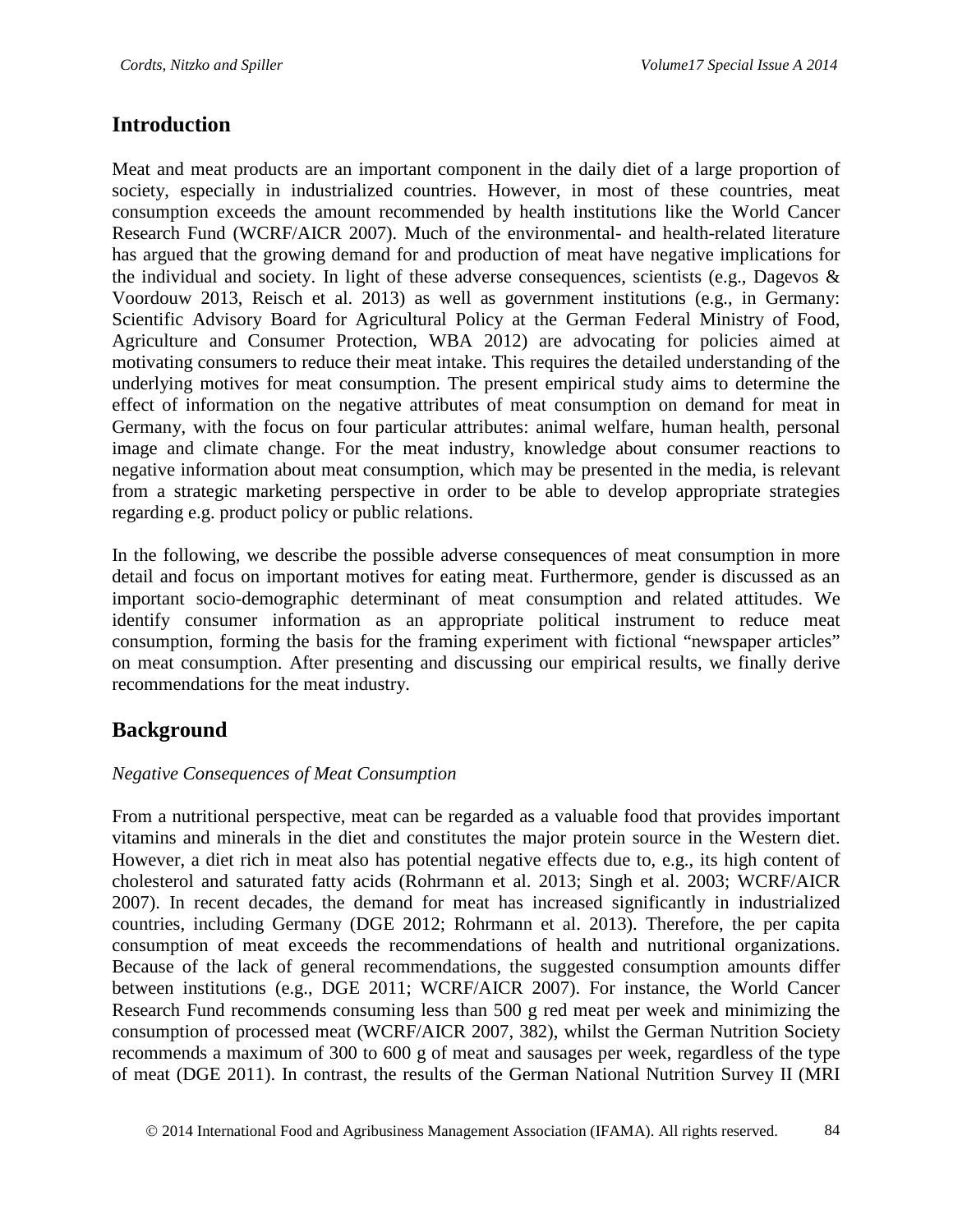2008, 44) show that women consume on average 581g and men 1120g meat (including sausages and meat-based products) per week, which is nearly twice as much as the recommended allowance.

Regarding adverse health consequences, the consumption of red and processed meat is, in comparison to white meat, especially problematic (Micha et al. 2010; McAfee et al. 2010). Empirical studies have shown an association between increased consumption of (processed and/or red) meat and a higher risk of developing coronary heart diseases (Micha et al. 2010; Pan et al. 2012; Rohrmann et al. 2013), type 2 diabetes (Aune et al. 2009; Micha et al. 2010) and different types of cancer (Chao et al. 2005; Pan et al. 2012; Rohrmann et al. 2013). Furthermore, empirical results show a positive association between the degree of obesity and the amount of meat consumed independent of dietary patterns, total energy intake, physical activity, smoking, sex, education and other potential confounders (Vergnaud et al. 2010; Wang & Beydoun 2009). Overall the authors of two comprehensive cohort studies conducted in Europe (Rohrmann et al. 2013) and in the U.S. (Pan et al. 2012) conclude that individuals with a high consumption of red (Pan et al. 2012) or processed (Rohrmann et al. 2013) meat carry an increased risk of early death, adjusted for smoking, alcohol consumption, obesity, physical activity and other potential confounders. For the German population, meat consumption has been shown to be positively correlated with the consumption of many other "unhealthy" food products, i.e., when meat consumption increases, the consumption of beer, soft drinks, sweets, butter, oil, sauces, bread and other food products, as well as overall calorie intake, also increases (Cordts et al. 2014). The fact that meat dishes in Germany are often served with fatty sauces or fried potatoes and are additionally energy-dense due to the preparation methods of the meat component (e.g., frying or roasting in fat), suggests that a reduction of meat consumption leads to an overall reduced energy intake, which is consistent with results obtained by Carvalho et al. (2012) and Wang and Beydoun (2009).

Meat consumption behavior can also affect the image of a person. Whereas in the first half of the  $20<sup>th</sup>$  century vegetarians suffered from a distinctly negative image (Ruby 2012), nowadays the popular perception of meat eating has changed in many Western societies. There is increasing evidence from consumer surveys that a large proportion of consumers from different countries (e.g., Canada, USA, Netherlands, Norway) are reducing their meat consumption (Ruby 2012; Dagevos & Voordouw 2013). Although meat still has a dominant position in most contemporary food cultures (Dagevos & Voordouw 2013), it is now broadly accepted that meat no longer represents a symbol of wealth in today's industrial societies. This is supported by the inverse relationship between meat consumption and social class now observed in many industrial countries (Ruby 2012), including Germany and the U.S. (MRI 2008, 61; Gossard & York 2003). Going into more detail, Gossard and York (2003) found education and occupational status being negative predictors of the amount of meat consumed in the U.S., while income had no effect on total meat consumption. In the representative German National Nutrition Survey II, people from the upper social class (captured as an aggregate index variable including education, occupational status and income (MRI 2008, 9)) eat significantly less meat compared to the other groups (MRI 2008). On an individual level, meat consumption can affect the perceived attractiveness of a person, as some studies about the influence of meat consumption on body odor suggest (Potts & Parry 2010; Havlicek & Lenochova 2006). According to Havlicek and Lenochova (2010), the body odor of male university students was rated to be significantly more attractive and pleasant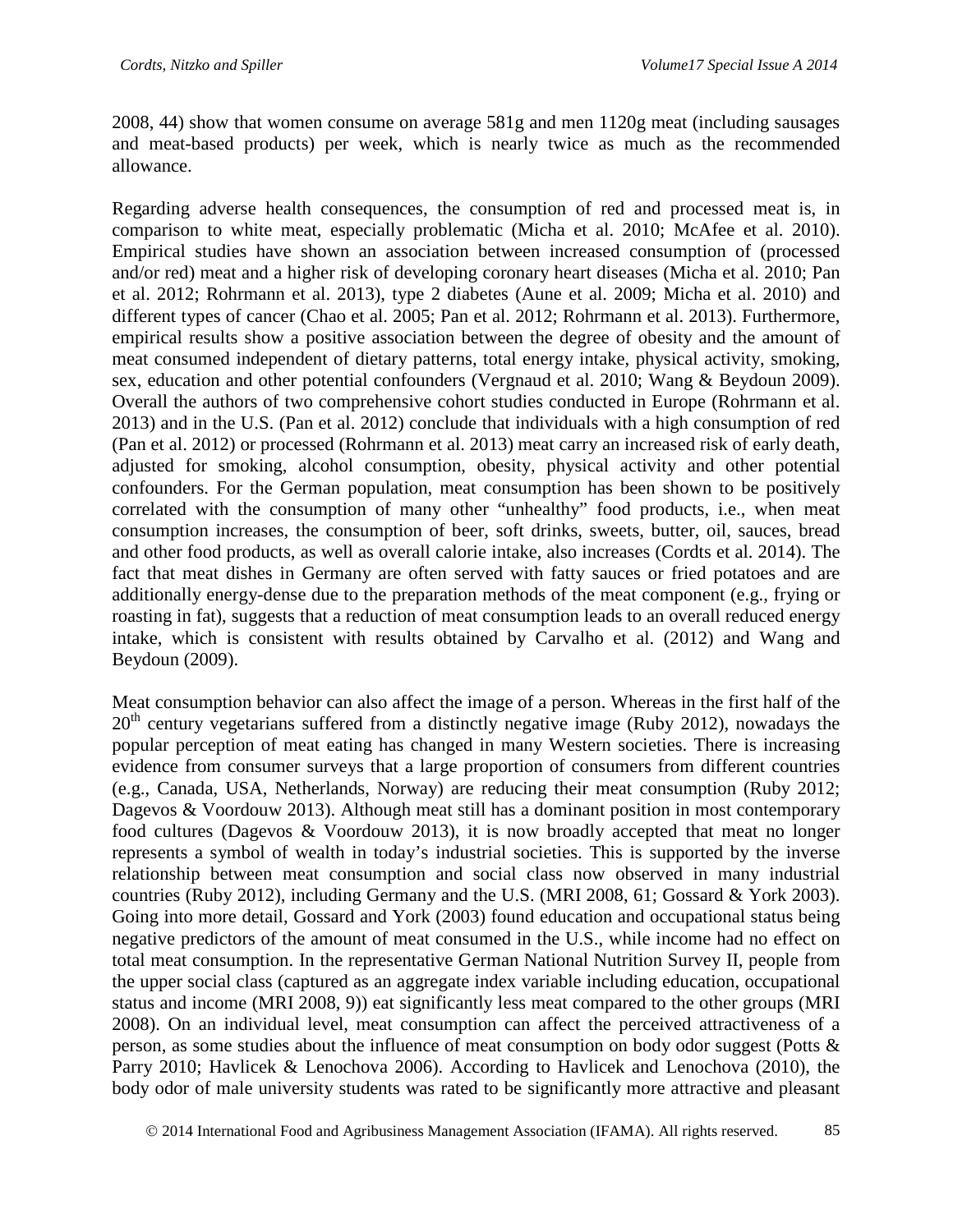after a two-week period of a non-meat diet compared to a diet rich in red meat over the same period.

Alongside the above-mentioned, considerable individual consequences of high meat consumption, there are also social and global consequences. Various studies have found that consumption behavior can contribute to climate change. High levels of consumption of animal products are associated with a clear negative effect on an individual's carbon footprint. Due to energy losses along the food chain, animal products cause more greenhouse gas emissions than the equivalent calories provided by plant products (McMichael et al. 2007), and beef is particularly problematic in this respect (Carlsson-Knyama & González 2009). Hence, it has been suggested that a diet lower in animal products is better for the climate and additionally has a less negative effect on the environment as a whole (McMichael et al. 2007).

The intense competition and productivity drive in the meat sector in industrial countries has contributed to the fact that various animal welfare aspects have been neglected in favor of economic considerations (Lusk & Norwood 2011). Modern animal production systems are economically optimized, but increasing societal demands for animal welfare and ethical animal husbandry methods are, partly due to financial pressures, insufficiently met. The availability of inexpensive and safe meat is now no longer sufficient for some consumers (Deimel et al. 2010). This has developed against a background of increasing alienation of the public from farming practices, whereby livestock are increasingly perceived as equivalent to pets (Kayser et al. 2012). In addition, studies from the field of animal ethology have shown considerable emotional and cognitive competencies of livestock species, emphasizing the importance of animal welfare aspects (Franz et al. 2012).

#### *Non-economic Determinants of Meat Consumption*

To understand consumer behavior concerning meat, we need to take a closer look at the underlying motives for consumption or avoidance of meat. Besides ethical, psychological, economic, cultural and ecological aspects, medical and nutritional factors can play an important role (Richardson et al. 1994). Because of their importance in this empirical study, four motives will be explained more in detail: (1) health consciousness, (2) animal welfare considerations, (3) awareness of climate effects and (3) perceived effects on personal image.

Increasing awareness of potential negative health consequences associated with meat consumption has been shown to lead to a reduction in the consumed amount of meat, according to the results of multiple linear regression analyses on the determinants of meat consumption (e.g., Guenther et al. 2005; Lea & Worsley 2001).

Furthermore, the knowledge about negative consequences of the production of meat on animal welfare influences attitudes towards meat. As Grunert (2006) showed, animal welfare considerations can be seen as a lifestyle-trend with substantial impact on meat consumption. Consumers concerned with environmental sustainability prefer meat from animal friendly production (Harper & Henson 2001), and critical attitudes towards animal welfare are associated with a reduction of meat consumption (de Boer et al. 2007).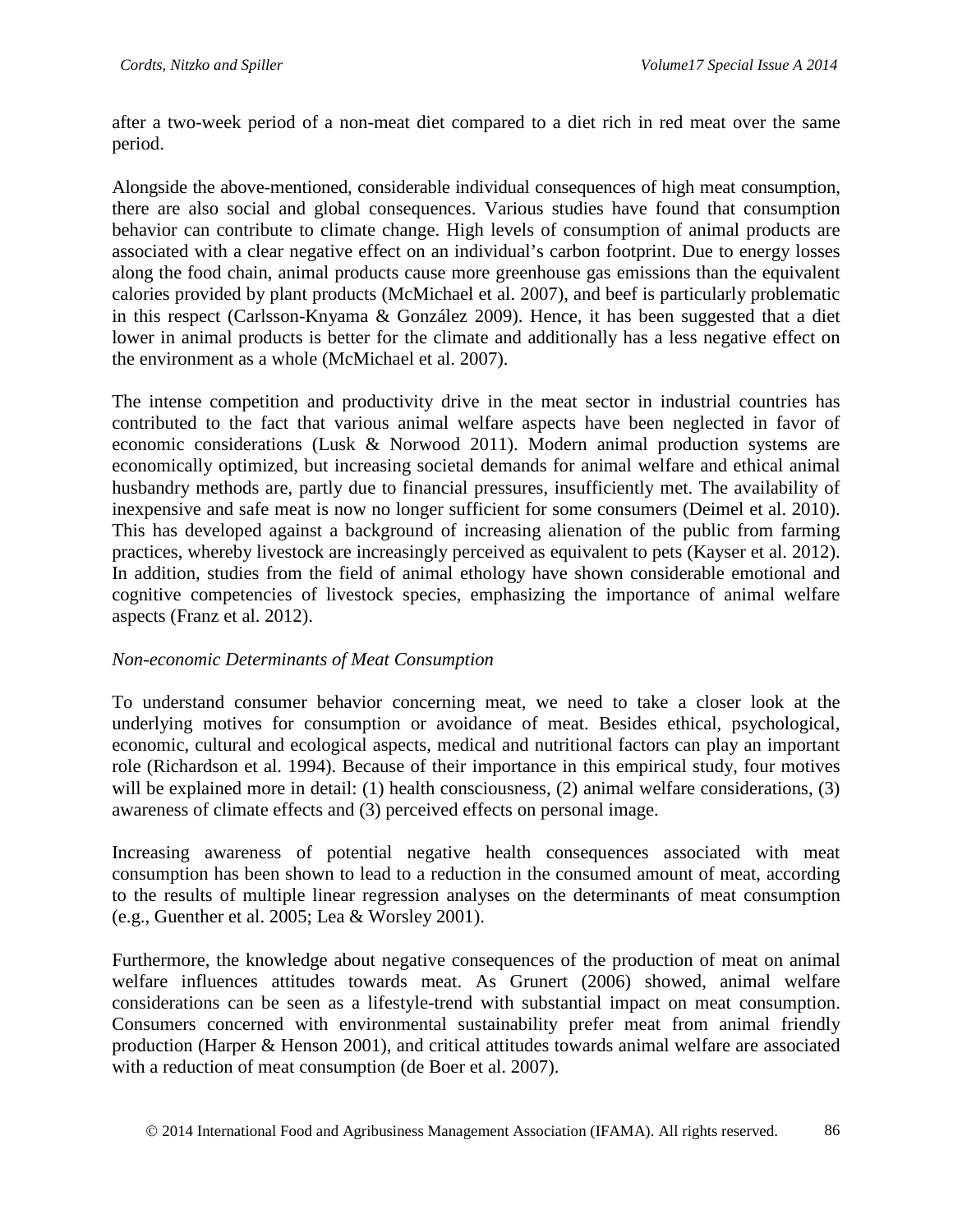In terms of climate and environment, empirical studies indicate a negative association between environmental awareness or, more generally, universal values (e.g., the beliefs that people should protect the environment and care for social justice) and meat consumption (Cordts et al. 2014; de Boer et al. 2007). Wandel and Bugge (1997) also showed the influence of environmental and climate-related attitudes on meat consumption. However, McCarthy et al. (2004) found no effect of environmental concerns on attitudes toward meat, therefore it seems the empirical findings are inconsistent in this area.

So far, there has been a lack of empirical results concerning associations between meat consumption and personal image. However, meat is no longer a symbol of welfare in industrialized countries. Instead, meat consumption is inversely associated with the level of education, as was shown e.g. for the population of 10 European countries (Vergnaud et al. 2010) and overall social class (MRI 2008).

## *Gender-Specific Aspects of Meat Consumption*

Besides other socio-demographic aspects like income and ethnicity, gender has an important influence on meat consumption (Beardsworth & Bryman 2004; Gossard & York 2003; Guenther et al. 2005). In general, females show a higher degree of health consciousness than males (Fagerli & Wandel 1999). Furthermore, women are characterized by a healthier lifestyle (von Bothmer & Fridlund 2005), which can be seen in different areas, e.g. nutrition. Thus, females eat more "healthy" food, like fruit and vegetables (Wardle et al. 2004).

Regarding meat consumption, women are more often vegetarians (Kalof et al. 1999) and men overall consume a greater amount of meat than women (Vergnaud et al. 2010; de Boer et al. 2007; Gossard & York 2003; Guenther et al. 2005; Leahy et al. 2011; MRI 2008; Praettaelae et al. 2007). Moreover, women prefer white meat, whereas men eat more red and processed meat, which is associated with negative health consequences (Cosgrove et al. 2005; Kubberød et al. 2002).

Beyond this, empirical studies show gender-specific patterns concerning the motives for meat consumption. In women, difficulties and health concerns associated with vegetarianism (e.g., lack of iron) were the most important positive predictors, and universal values were negative determinants of meat consumption, whereas for meat consumption in men the number of vegetarian friends was the most important predictor (Lea & Worsley 2001). Women also report a higher environmental benefit of a more plant-based diet (Tobler et al. 2011). In general, a gender-specific approach appears necessary when undertaking attempts to influence individual meat consumption (cf. Lea & Worsley 2001).

#### *Consumer Information as an Instrument to Reduce Meat Consumption*

Given the negative consequences that are linked to high levels of meat consumption, there are increasing calls for state interventions to reduce meat consumption and to promote the consumption of meat of higher quality in industrialized countries (e.g., in Germany: Scientific Advisory Board for Agricultural Policy at the German Federal Ministry of Food, Agriculture and Consumer Protection, WBA 2011, 2012). State interventions to reduce meat consumption can be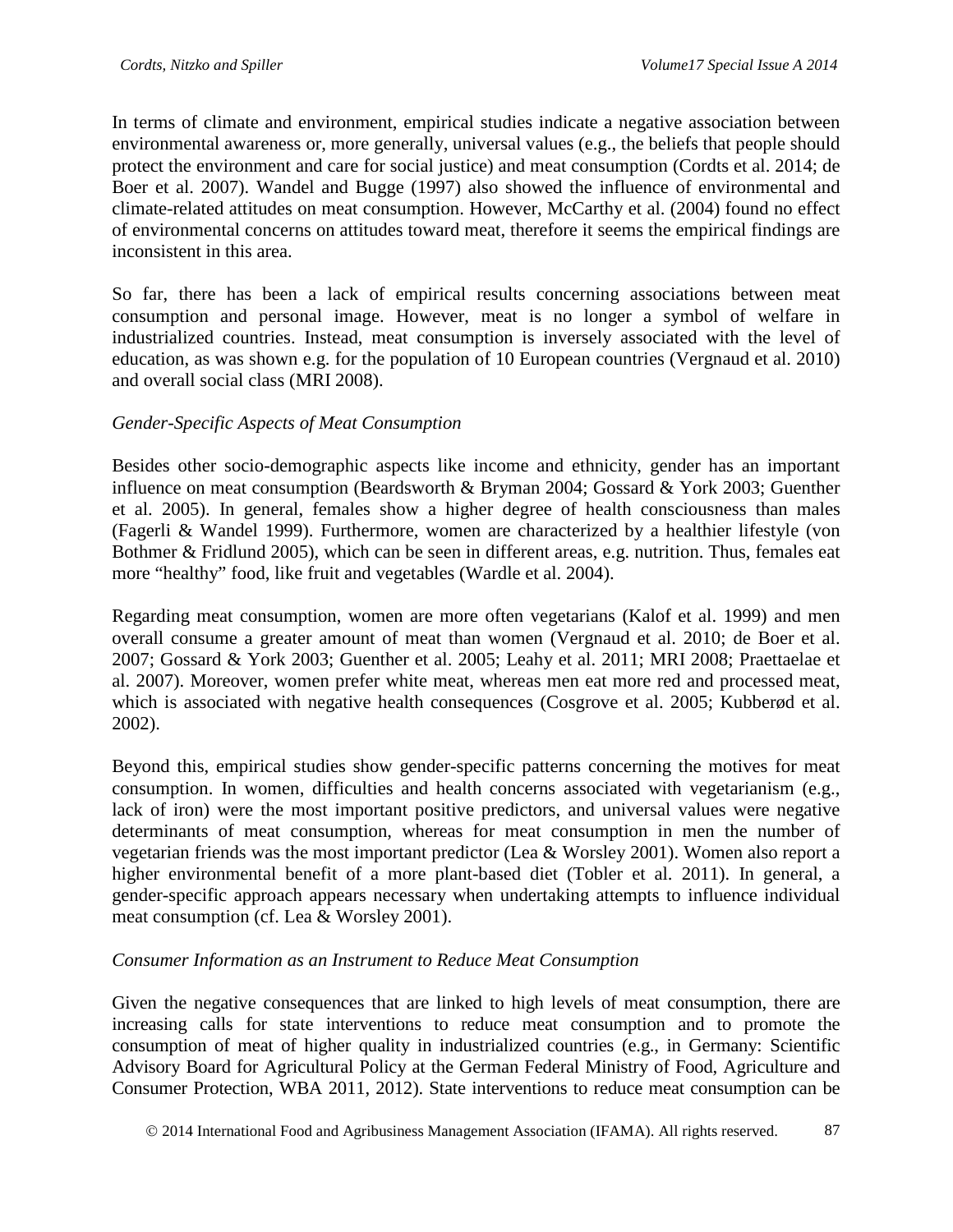implemented at different levels. We can distinguish between consumer information (information/ social marketing), financial incentives (taxes) and regulatory measures (prohibitions, requirements) (see Figure 1, Tänzler et al. 2005) with an increasing depth of intervention in market processes from consumer information to regulatory measures.

The present study focuses on consumer information as a political instrument to reduce meat consumption that is characterized by a low depth of intervention in market processes (Ahlheim 2011). We concentrate on consumer information because given the political climate in Germany, it is more likely that the German government would implement consumer information policies rather than consumption taxes on meat (Ahlheim 2011; Dagevos & Voordow 2013), especially after the withdrawal of the Danish fat tax (Alemanno & Carreno 2013; Jensen & Smed 2013). Furthermore, the implementation of such policies, including e.g., awareness-raising campaigns about the diverse negative effects of meat consumption, is considered as an important precondition for building consumer acceptance of more invasive measures (Dagevos & Voordow 2013).

| <b>Consumer Information</b> |                                                                                                             | <b>Financial Incentives</b> | <b>Regulatory Measures</b>                                                     |                                                                                            |                     |  |  |  |
|-----------------------------|-------------------------------------------------------------------------------------------------------------|-----------------------------|--------------------------------------------------------------------------------|--------------------------------------------------------------------------------------------|---------------------|--|--|--|
|                             | Information /<br><b>Social Marketing</b>                                                                    | <b>Labeling</b>             | Taxes                                                                          | <b>Requirements</b>                                                                        | <b>Prohibitions</b> |  |  |  |
| $\blacksquare$              | Information<br>• Climate label<br>■ Warning labels<br>campaigns<br>Programs for<br>behavior<br>modification |                             | $"$ Fat tax"<br>$\blacksquare$ Meat tax<br>■ Subsidies for<br>meat substitutes | ■ Ceilings for<br>■ Obligatory<br>veggie-days<br>meat<br>in public<br>portions<br>catering |                     |  |  |  |
|                             | Increasing depth of interventions in market processes $\rightarrow$                                         |                             |                                                                                |                                                                                            |                     |  |  |  |

Figure 1. Overview: Demand Management Policy Measures and Examples (adapted from Cordts et al. 2013a).

However, there have as yet been no studies on how information about negative attributes of meat consumption would affect demand for meat. Furthermore, the importance of gender has largely been neglected. Against this background, the present study analyzes the effect of information pertaining to the negative attributes of meat consumption on meat demand using a genderspecific approach. Focusing on four types of information regarding the negative effects of meat consumption on human health, climate, personal image or animal welfare, we investigate which kind of information has the largest effect on male and female consumers in Germany.

# **Methods**

## *Sample Description and Survey*

This study is based on data collected in a quantitative online survey carried out in January 2013. A sample of 590 consumers was recruited through a professional panel provider using a standardized questionnaire. The aim was to obtain a representative sample of the German population regarding basic socio-demographic characteristics. For sex, income, and region of residence the obtained sample is well matched to official statistics of the German population, with differences from the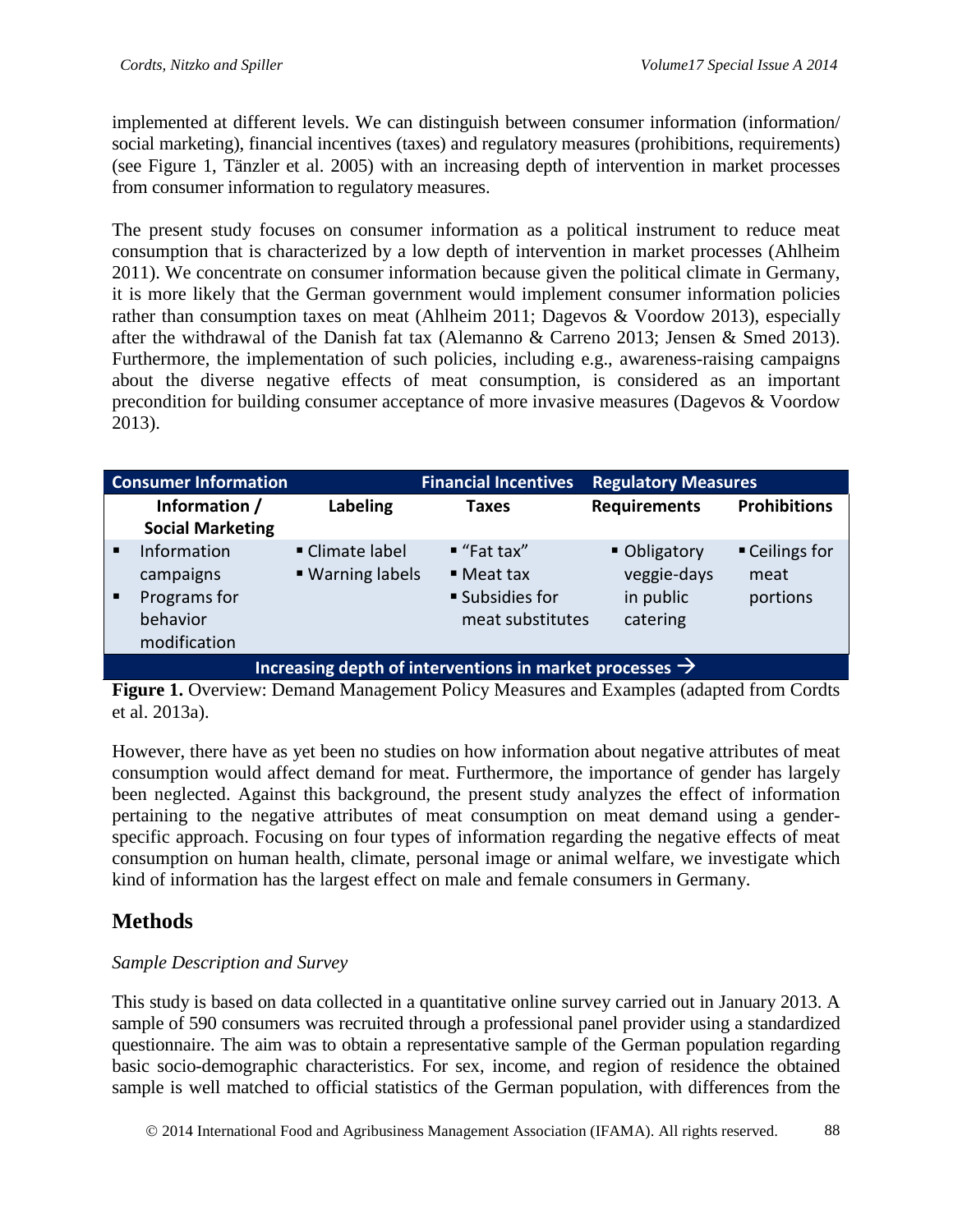overall population data amounting to less than four per cent. In contrast, for age and education, there are substantial deviations from official statistics on the population in Germany, with middleaged people between 40 and 59 years being overrepresented and people aged 60 and above being underrepresented. Regarding school education, participants with a university entrance qualification are overrepresented and the share of less educated people is lower than in the overall population. With regard to household size, the most obvious deviation from the German population as a whole is the relatively small number of single households (see Table 1). These discrepancies might be due to the fact that older people, who more often possess lower school leaving certificates and more often live in single households compared to the overall German population (Statistisches Bundesamt 2012, 52, 78), tend to be underrepresented in online panels.

|                                                         | <b>Respondents</b> | <b>Population in</b> |
|---------------------------------------------------------|--------------------|----------------------|
| <b>Variable</b>                                         | (%)                | Germany (%)          |
| <b>Sex</b>                                              |                    |                      |
| Female                                                  | 48.1               | 49.1                 |
| Male                                                    | 51.9               | 50.9                 |
| Age $(years)^1$                                         |                    |                      |
| 18-24                                                   | 5.3                | 9.8                  |
| 25-39                                                   | 26.1               | 21.6                 |
| 40-59                                                   | 52.3               | 37.2                 |
| $60 +$                                                  | 16.3               | 31.4                 |
| Net household income (USD/month)                        |                    |                      |
| $0 - 1,212$                                             | 12.2               | 13.1                 |
| $1,213 - 2,020$                                         | 22.8               | 23.6                 |
| $2,021 - 3,503$                                         | 32.2               | 32.4                 |
| $3,504 - 6,065$                                         | 26.6               | 23.0                 |
| 6,066 and above                                         | 6.1                | 7.9                  |
| <b>Education</b>                                        |                    |                      |
| Advanced school-leaving certificate <sup>3</sup>        | 47.1               | 29.0                 |
| Intermediate school-leaving certificate <sup>4</sup>    | 38.4               | 31.3                 |
| Lower secondary school-leaving certificate <sup>5</sup> | 13.3               | 39.5                 |
| <b>Household size</b>                                   |                    |                      |
| 1 person                                                | 27.6               | 40                   |
| 2 persons                                               | 39.6               | 34                   |
| 3 persons or more                                       | 32.8               | 25                   |
| <b>Region</b>                                           |                    |                      |
| North                                                   | 15.6               | 16.1                 |
| South                                                   | 30.3               | 28.6                 |
| East                                                    | 17.5               | 19.9                 |
| West                                                    | 36.3               | 35.4                 |

**Table 1.** Socio-demographic Characteristics of Respondents (n = 590) Compared to the Population in Germany as a Whole (Overall Population Data from 2010 and 2011).

**Source.** Statistisches Bundesamt 2012, p. 26 (sex), p. 31 (age), p 51 (household size), p 78 (education); Statistisches Bundesamt 2011, p. 47 (income); Statistische Ämter des Bundes und der Länder 2011 (region). **<sup>1</sup>** For age groups, the percentages in the Statistical Yearbook were given for ages beginning from under one year; since our sample does not include children we converted the percentages of the age groups from the Statistical Yearbook assigning 100 % to the population aged 18 or older. <sup>2</sup> The original data was given in Euros per month, which was converted into USD per month using the conversion factor 1.00 EUR = 1.34821 USD.  $3$ (Fach-)Abitur.  $4$ Realschulabschluss/ Polytechnische Oberschule or similar. <sup>5</sup>Volks-/Hauptschulabschluss.

2014 International Food and Agribusiness Management Association (IFAMA). All rights reserved. 89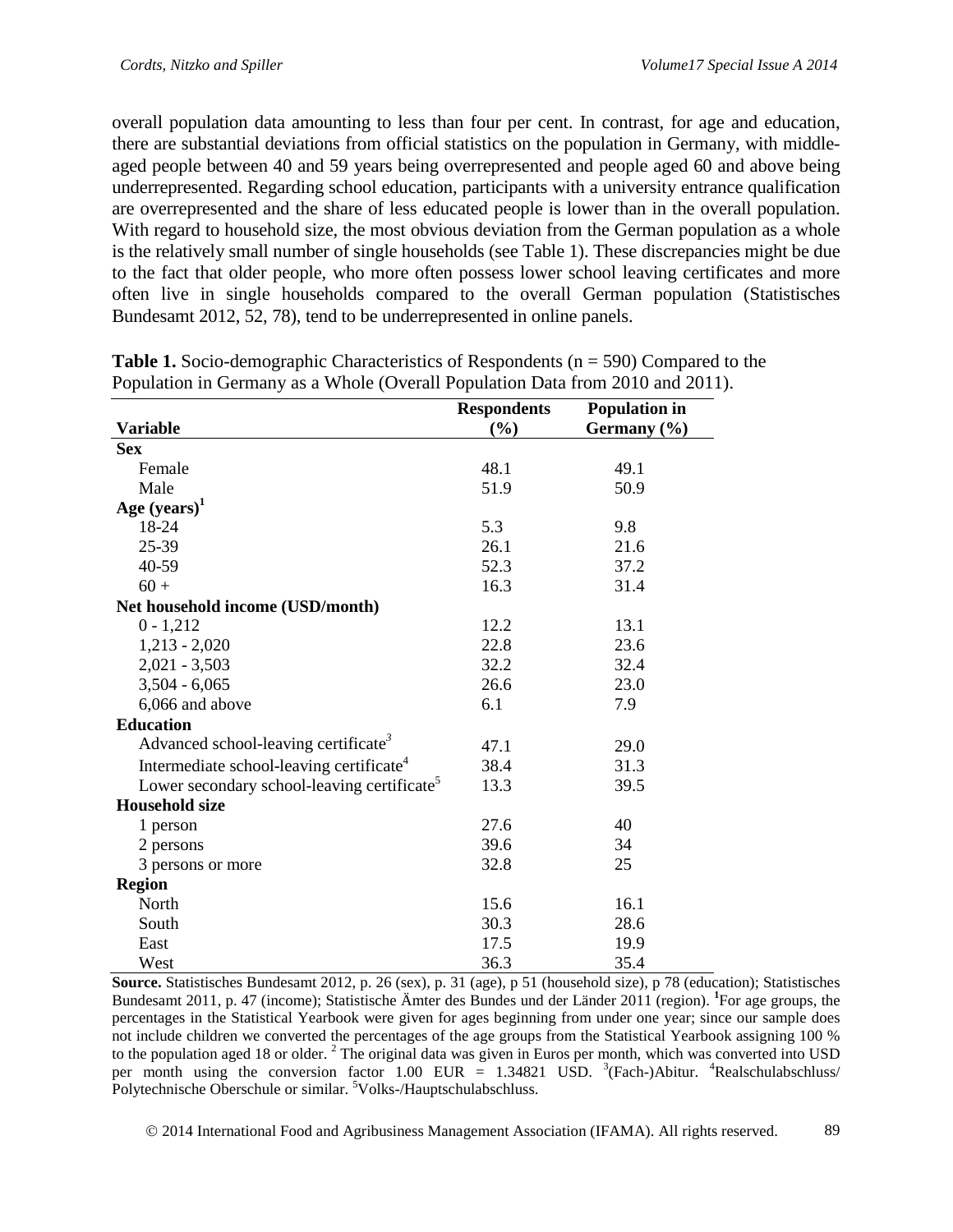Besides socio-demographic characteristics, questions on topics including health behavior and consumption of meat and other food products were posed and attitudes were recorded using a 5 point Likert scale. Related to meat consumption, respondents were asked if they generally consume meat and if so, how frequently. Furthermore, meat consumers were asked about their beliefs about their own meat consumption in future ("Do you believe that you will in the future eat more, less or approximately the same amount of meat?").

In a subsequent experimental framing design, each respondent was randomly given one of four different fictional results (on animal welfare, human health, personal image and climate change) of a scientific investigation, reporting the negative effects of meat consumption. The reports were structured as newspaper articles and identical apart from the argumentation (framing) used (see Appendix).

After the presentation of the information, the respondents were asked to rate on a 5-point scale (1 = *"I don't agree at all"* to 5 = *"I completely agree"*) to what extent they found the study results concerning and how credible they find such media reports. Those respondents who had stated that they consume meat were also asked if, and to what extent, they base their eating behavior on such results. The question related to meat consumption in the future was then posed again.

#### *Data Analysis*

To obtain a general overview about the differences between men and women regarding meat consumption, health-related lifestyle choices and attitudes towards food, independent samples ttests were conducted using SPSS 21.

Taking average mean values of the variables related to the content of the four different "newspaper articles", respondents' overall reaction was analyzed for the whole sample and, additionally, differences between men and women were tested with independent samples t-tests. To analyze differences in the respondents' answers as a reaction to the contents of the frames, chi-square statistics and as post-hoc multiple mean comparison tests were carried out (Bonferroni when homogeneity of variance could not be assumed according to the results of Levene tests, and Games-Howell in the case of homogenous variances, cf. Field 2009,  $347ff$ .).<sup>[1](#page-7-0)</sup> The analyses were conducted for the whole sample and separately for men and women. To check whether potential differences in respondents' reaction to the "newspaper articles" might be due to differences in the socio-demographic structures of the four subgroups, we compared the percentages of men and women, average age, income group, education level and region of residence as stated in Table 1 using mean comparisons and Chi-squared tests. Since no significant differences were found, with error probabilities being in most cases far above the 10 % level (the lowest error probability was 18 % for sex), we can assume that the results

<span id="page-7-0"></span><sup>&</sup>lt;sup>1</sup>Additionally, we conducted a multiple linear regression with the "level of concern" ("I find the results of the study worrying") as dependent variable and the "newspaper articles" (as dummy variables that were coded with 0 for "read" and 1 for "not read") and socio-demographic characteristics as independent variables. Since this did not lead to additional information (e.g., the socio-demographic variables were not significant), we have not documented the results in this paper.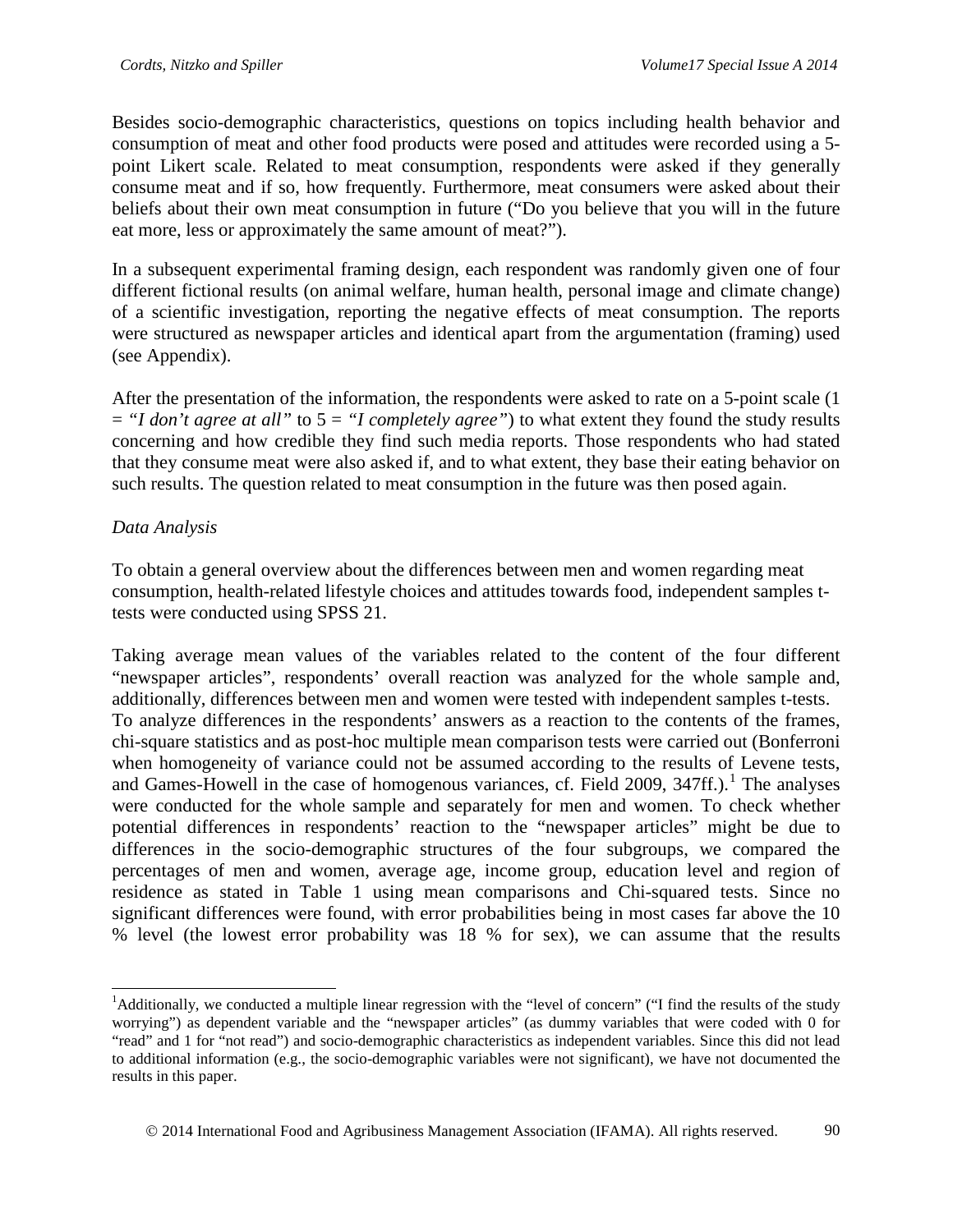concerning the reactions of the four subgroups of respondents to each of the four articles are not influenced by differences in the socio-demographic structure of the sample subgroups.

# **Results**

The vast majority of the study participants eat meat (95.8 % of the female and 96.1 % of the male respondents). Further analysis of meat consumption habits and related attitudes reveals substantial differences between men and women. Although men on average state a higher frequency of meat and sausage consumption in the last seven days, women more often believe that they eat more meat and sausages compared to other persons of the same sex. The gender specific results for questions related to health aspects show a similar pattern, with a slightly higher BMI in men and, at the same time, women being less satisfied with their body weight. However, no differences between the sexes can be observed in the rating of the state of overall personal health (see Table 2).

| <b>All Responders</b>                                                             |              |                                   |             |                     |  |  |
|-----------------------------------------------------------------------------------|--------------|-----------------------------------|-------------|---------------------|--|--|
|                                                                                   | $(n = 590)$  | Men $(n = 306)$ Women $(n = 284)$ |             |                     |  |  |
| <b>Variable</b>                                                                   |              | <b>Arithmetic Mean (s.d.)</b>     |             | t-test <sup>6</sup> |  |  |
| Meat consumption frequency <sup>1****</sup>                                       | 9.41(5.21)   | 10.30(4.96)                       | 8.46 (5.32) | $t(564) = 4.25$     |  |  |
| Perceived amount of meat consumption<br>compared to other persons <sup>2***</sup> | 2.82(1.00)   | 3.06(0.89)                        | 2.57(1.04)  | $t(525.77) = 5.94$  |  |  |
| Body mass index $(kg/m^2)^{3*}$                                                   | 26.47 (5.42) | 26.93 (5.49)                      | 25.95(5.31) | $t(505) = 2.04$     |  |  |
| Subjective perception of body weight <sup>4**</sup>                               | 6.16(1.47)   | 5.98(1.47)                        | 6.35(1.44)  | $t(572) = -3.10$    |  |  |
| Subjective perception of health state <sup>5ns</sup>                              | 2.32(0.82)   | 2.37(0.86)                        | 2.27(0.77)  | $t(575.82) = 1.47$  |  |  |

#### **Table 2.** Meat Consumption and Health-related Aspects in Men and Women

<sup>1</sup>Index ranged from 0 to 21 times in which meat was consumed within the last seven days, based on three questions answered by 294 men (m) and 272 women (w) who stated before to generally eat meat: "How often did you eat meat or sausages within the last seven days for breakfast?"/ "...lunch?"/ "...evening meal". Only meat consumers were asked the following question: "Comparing yourself to other people of the same sex, would you say you eat the same amount, less or more meat and sausages than other people?", scale from  $1 =$  "very much more" to  $5 =$  "very much less",  $n = 288$  m and  $267$  w.  $\frac{3}{n} = 265$  m and  $242$  w.  $\frac{3}{n}$  find my body weight...", scale from  $1 = \frac{3}{n}$  much too low" to 9 = "much too high",  $n = 297$  m and 277 w. <sup>5</sup> "My general state of health is...", scale from  $1 =$  very good to  $5 =$  very bad, n = 302 m and 276 w. <sup>6</sup>The independent samples t-test was used to test significant differences between men and women; \*  $p \le 0.05$ , \*\*  $p \le 0.01$ , \*\*\*  $p \le 0.001$ , <sup>ns</sup>  $p > 0.05$ 

Besides consumption behavior, attitudes related to meat consumption also differ between men and women, with men questioning the production and consumption of meat to a lesser extent than women. Overall, women perceive possible motivations for reducing meat consumption (positive effects for animal welfare, environment and personal health) as more important than men, whereas men attach a higher importance to possible barriers (meat consumption as habitualized behavior, meat as an indispensable element of a balanced nutrition and a negative image of vegetarianism) to a reduction of meat consumption compared to women.

Despite these differences, there are also similarities regarding the relative importance of the different aspects: Whereas image-related considerations ("Eating meat is unfashionable") are of comparatively low importance for both sexes (9.7 % of the male respondents and 11.8 % of the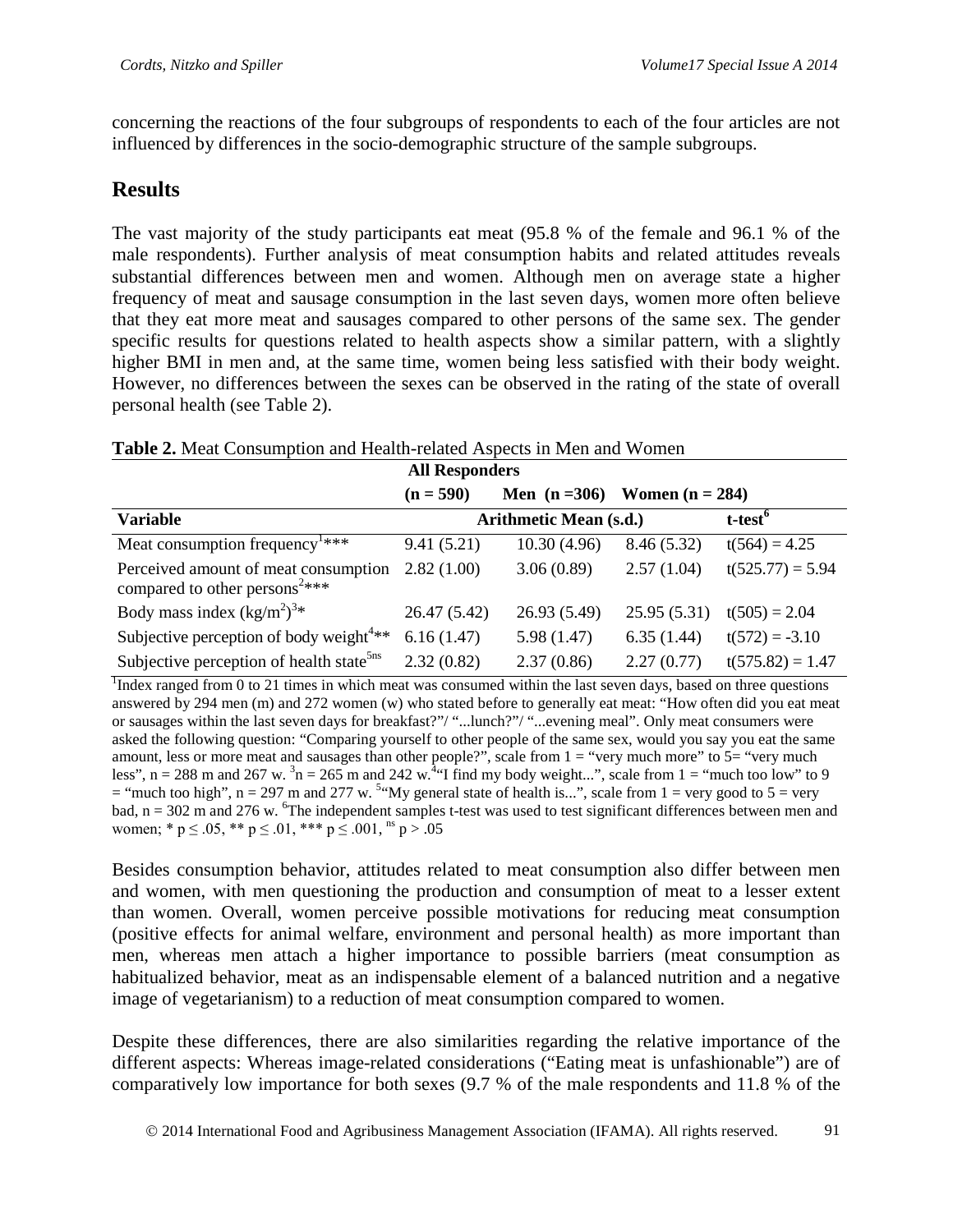female respondents "agree" or "fully agree" to this statement), a large proportion of participants are worried about health-related issues (68.9 % of men and 76.4 % of women "agree" or "fully agree" to the statement that "Antibiotics in meat are a threat to my health"). With regard to animal welfare, 37.1 % of male respondents and 48.9 % of female respondents say they feel sorry for the farm animals, and 29.6 % of male respondents and 36.5 % of female respondents also "agree" or "fully agree" that animal husbandry and the production of animal products place a large pressure on the environment (cf. Table 3).

|                                                                                                                                                | <b>All Responders</b><br>Men $(n = 306)$<br>$(n = 590)$ |            | Women $(n = 284)$ |                    |  |
|------------------------------------------------------------------------------------------------------------------------------------------------|---------------------------------------------------------|------------|-------------------|--------------------|--|
| <b>Item</b>                                                                                                                                    | Arithmetic mean (s.d.)                                  |            | $t-test2$         |                    |  |
| "I see no need to eat (even) less<br>$meat.$ ", $1***$                                                                                         | 3.36(1.23)                                              | 3.55(1.13) | 3.14(1.30)        | $t(561) = 3.95$    |  |
| "To me, a proper meal requires<br>$meat.$ <sup>"***</sup>                                                                                      | 2.87(1.19)                                              | 3.14(1.11) | 2.58(1.20)        | $t(572.78) = 5.82$ |  |
| "Eating meat is unfashionable." <sup>1**</sup>                                                                                                 | 2.08(1.10)                                              | 1.94(1.08) | 2.22(1.10)        | $t(578) = -3.08$   |  |
| "My friends would look at me<br>strangely if I would eat a vegetarian<br>meal." <sup>1***</sup>                                                | 2.27(1.26)                                              | 2.55(1.31) | 1.96(1.13)        | $t(584.19) = 5.90$ |  |
| "Farm animals experience fear and<br>suffering." $1***$                                                                                        | 3.34(1.15)                                              | 3.17(1.14) | 3.52(1.14)        | $t(587) = -3.73$   |  |
| "I feel sorry for farm animals." <sup>1***</sup>                                                                                               | 3.39(1.16)                                              | 3.16(1.18) | 3.63(1.09)        | $t(584) = -4.92$   |  |
| "Meat is indispensable for a<br>balanced diet." <sup>1</sup> ***                                                                               | 3.31(1.09)                                              | 3.52(1.03) | 3.08(1.11)        | $t(588) = 5.02$    |  |
| "Antibiotics in meat are a threat to<br>my health." <sup>1***</sup>                                                                            | 4.02(1.01)                                              | 3.87(1.02) | 4.17(0.98)        | $t(584) = -3.62$   |  |
| "Farming animals and producing<br>animal products (e.g., milk or meat)<br>has a considerable negative<br>environmental impact." <sup>1**</sup> | 3.07(1.12)                                              | 2.95(1.12) | 3.19(1.11)        | $t(584) = -2.58$   |  |
| "A vegetarian diet is more<br>environmentally friendly than a diet<br>including meat." <sup>1*</sup>                                           | 3.10(1.21)                                              | 2.98(1.21) | 3.23(1.19)        | $t(588) = -2.54$   |  |

| Table 3. Barriers to and Motivations for Reducing Meat Consumption in Men and Women |  |
|-------------------------------------------------------------------------------------|--|
|-------------------------------------------------------------------------------------|--|

 $n = 293$  men and 270 women for the item with the smallest number of respondents. <sup>1</sup>Scale from 1 = "do not agree at all" to  $5 =$  "fully agree". <sup>2</sup> The independent samples t-test was used to test significant differences between men and women; \*  $p \le 0.05$ , \*\*  $p \le 0.01$ , \*\*\*  $p \le 0.001$ 

Bearing in mind the general characteristics of men and women related to meat consumption, we now focus on the gender-specific and overall impact of the fictional "newspaper articles" as an element of possible information campaigns – in the first instance disregarding potential differences due to the four different themes of the articles (Table 4). Overall, the level of concern after having read the "newspaper articles" reaches mean values around three (= "neutral), with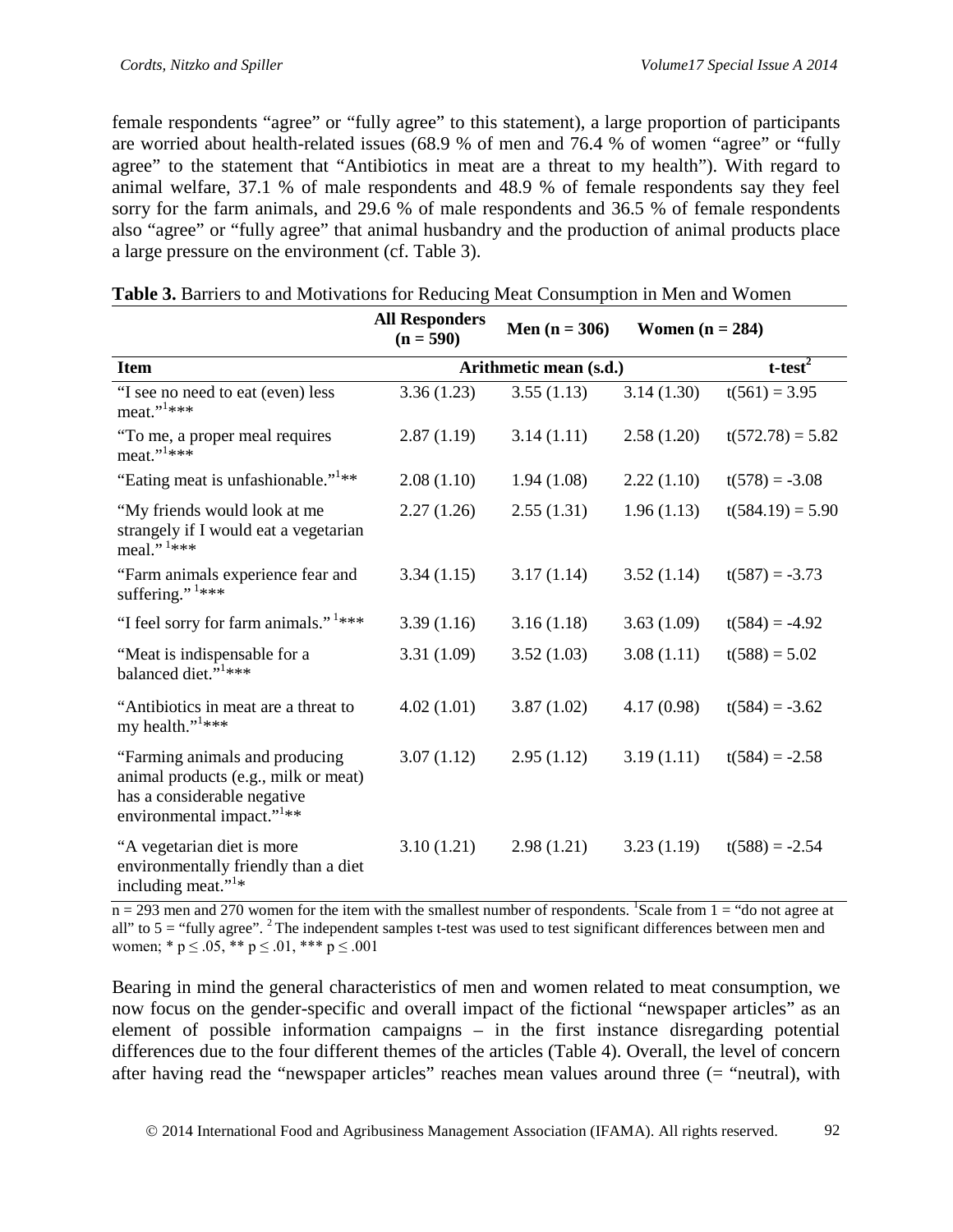women expressing slightly higher levels of concern than men. Accordingly, statements about skepticism regarding a change in individual meat consumption ("I don't make my eating habits dependent on the results of some study" and "I don't think that my eating habits will really change") have mean values around 3.7 (men) and 3.5/3.4 (women) and range between the answering categories "neutral" and "agree" with a tendency towards "agree" in male participants. The overall degree of mistrust related to the given information from the "newspaper articles" also had neutral levels of agreement, around 3 for men and slightly above for women.

A distinct difference between men and women occurred in response to the statement "I am trying to reduce my meat consumption anyway" indicating again the higher skepticism towards meat consumption by women, shown in Table 3.

|                                       | <b>All Responders</b> |                        |                   |                    |  |  |
|---------------------------------------|-----------------------|------------------------|-------------------|--------------------|--|--|
|                                       | $(n = 590)$           | Men $(n = 306)$        | Women $(n = 284)$ |                    |  |  |
| <b>Item</b>                           |                       | Arithmetic mean (s.d.) |                   | $t-test2$          |  |  |
| "I find the results of the study"     | 3.15(1.27)            | 3.05(1.27)             | 3.26(1.26)        | $t(588) = -2.04$   |  |  |
| worrying." $*$                        |                       |                        |                   |                    |  |  |
| "I don't make my eating habits        | 3.64(1.08)            | 3.74(1.04)             | 3.53(1.11)        | $t(589) = 2.44$    |  |  |
| dependent on the results of some      |                       |                        |                   |                    |  |  |
| study." $*$                           |                       |                        |                   |                    |  |  |
| "I am trying to reduce my meat        | 3.06(1.21)            | 2.79(1.22)             | 3.35(1.14)        | $t(565) = -5.70$   |  |  |
| consumption anyway." <sup>1****</sup> |                       |                        |                   |                    |  |  |
| "I don't think that my eating habits  | 3.55(1.09)            | 3.68(1.04)             | 3.42(1.13)        | $t(560) = 2.84$    |  |  |
| will really change." $1**$            |                       |                        |                   |                    |  |  |
| "Media reports are often unreliable.  | 3.17(1.01)            | 3.29(1.02)             | 3.05(0.98)        | $t(585,51) = 2.88$ |  |  |
| I don't trust the findings." $1**$    |                       |                        |                   |                    |  |  |

**Table 4.** General Impact of the Fictional "Newspaper Articles" about Negative Consequences of Meat Consumption

 $n = 291$  men and 271 women for the item with the smallest number of respondents. <sup>1</sup>Scale from 1 = "do not agree at all" to  $5 =$  "fully agree". <sup>2</sup>The independent samples t-test was used to test significant differences between men and women; \*  $p \le 0.05$ , \*\*  $p \le 0.01$ , \*\*\*  $p \le 0.001$ 

Additionally to the mean comparisons displayed in Table 4 using the aggregate data from the combined results from the four "newspaper articles", independent samples t-tests comparing men and women were also conducted separately for each of the four different topics. Surprisingly, most of the means did not differ when measured on a significance level of  $p \le 0.05^2$  $p \le 0.05^2$ . A reason for this could be the reduced number of cases in the four groups, since each article was only randomly given to a quarter of the participating men and women. Therefore, in the following section we concentrate on the analysis of the overall sample population, combining men and women. Whereas the overall effectiveness of the "newspaper articles" at first glance seems limited due to

<span id="page-10-0"></span><sup>&</sup>lt;sup>2</sup>Consistent with the results displayed in Table 4, the level of concern in most cases reached slightly higher, but not significant means for women compared to men, and for the items expressing mistrust or skepticism towards the given information or individual behavior change, the opposite was observed. Significant differences were found in the following statements: "I am trying to reduce my meat consumption anyway" with higher level of approval in women for each one of the four contents and, "I don't think that my eating habits will really change" for the climate content (men: mean =  $3.70$ , SD =  $0.94$ ; women: mean =  $3.25$ , SD =  $1.11$ ).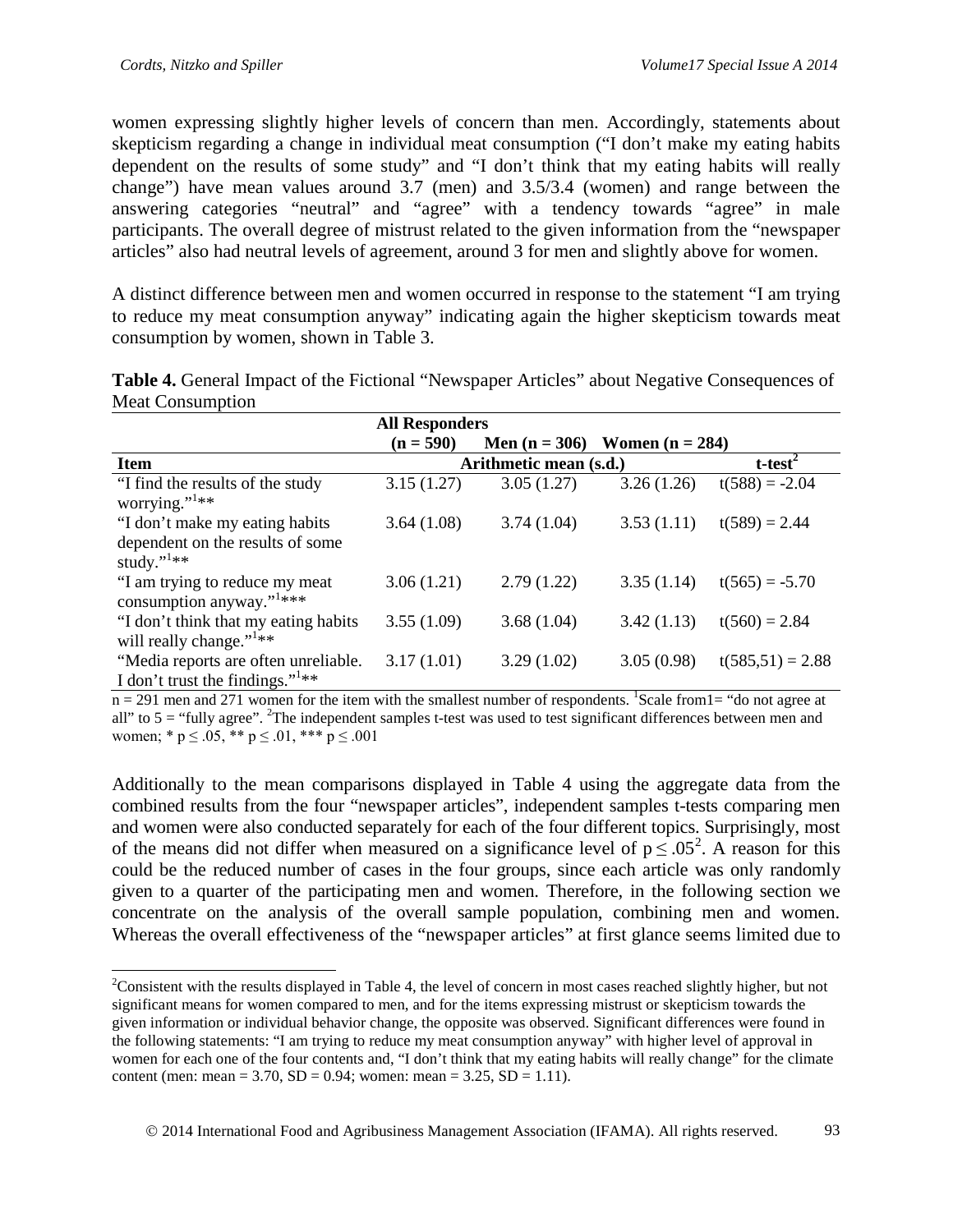relatively low levels of approval, a detailed analysis of the respondents' reactions to the different content of the articles reveals clear differences. Respondents who read the animal welfare article, detailing the suffering of animals on modern farms, showed by far the highest level of concern compared to those who read the other articles. The readers of the health and climate-related articles hold an intermediate position, and the readers of the image-related article express a low level of concern. Consistent with this, the inverse can be observed regarding the level of mistrust in the media reports and the given information, which is most pronounced for the image-related article and least clearly pronounced for the animal welfare article. The skepticism towards a reduction in individual meat consumption in response to the different articles does not differ between the animal welfare, health and climate content, but is significantly higher after having received the image-related article. Interestingly, after having read the image article fewer respondents stated "I am trying to reduce my meat consumption anyway" (Table 5).

| Consequences of Meat Consumption (Whole Sample)                     |                       |                        |                    |                       |                     |          |  |  |  |
|---------------------------------------------------------------------|-----------------------|------------------------|--------------------|-----------------------|---------------------|----------|--|--|--|
| <b>Item</b>                                                         | <b>Animal welfare</b> | <b>Health</b>          | <b>Climate</b>     | <b>Image</b>          | F(df)               | Post hoc |  |  |  |
|                                                                     | $(n = 161)$           | $(n = 141)$            | $(n = 134)$        | $(n = 154)$           |                     | test     |  |  |  |
|                                                                     |                       | Arithmetic mean (s.d.) |                    |                       |                     |          |  |  |  |
| "I find the results of the                                          | $3.91$ <sup>HCT</sup> | 3.01 <sup>AT</sup>     | 3.27 <sup>AI</sup> | 2.40 <sup>ABC</sup>   |                     | $G-H$    |  |  |  |
| study worrying." <sup>1***</sup>                                    | (1.05)                | (1.26)                 | (1.04)             | (1.19)                | $F(3, 586) = 47.04$ |          |  |  |  |
| "I don't make my eating                                             | $3.29^{HI}$           | $3.62^{AI}$            | 3.59 <sup>I</sup>  | 4.06 <sup>AHC</sup>   |                     | B        |  |  |  |
| habits dependent on the<br>results of some study." <sup>1****</sup> | (1.05)                | (1.10)                 | (0.97)             | (1.01)                | $F(3, 586) = 14.82$ |          |  |  |  |
| "I am trying to reduce my                                           | $3.28^{I}$            | $3.10^{1}$             | $3.13^{I}$         | $2.73$ <sup>AHC</sup> |                     | B        |  |  |  |
| meat consumption<br>anyway." <sup>1***</sup>                        | (1.23)                | (1.21)                 | (1.13)             | (1.21)                | $F(3, 562) = 5.75$  |          |  |  |  |
| "I don't think that my                                              | 3.29 <sup>I</sup>     | 3.59                   | 3.50               | $3.84^{A}$            |                     | B        |  |  |  |
| eating habits will really<br>change."***                            | (1.09)                | (1.16)                 | (1.04)             | (0.99)                | $F(3, 557) = 6.71$  |          |  |  |  |
| "Media reports are often                                            | $2.80$ <sup>HCI</sup> | $3.24^{AI}$            | $3.15^{AI}$        | 3.53 <sup>AHC</sup>   |                     | $G-H$    |  |  |  |
| unreliable. I don't trust the<br>findings." <sup>1</sup> ***        | (1.08)                | (0.94)                 | (0.90)             | (0.94)                | $F(3, 583) = 14.85$ |          |  |  |  |

| <b>Table 5.</b> Impact of the Different Topics of the Fictional "Newspaper Articles" about Negative |  |  |
|-----------------------------------------------------------------------------------------------------|--|--|
| Consequences of Meat Consumption (Whole Sample)                                                     |  |  |

 $n = 561$  for the item with the smallest number of respondents. <sup>1</sup>Scale from 1 = "do not agree at all" to 5 = "fully agree"; \*  $p \le 0.05$ , \*\*  $p \le 0.01$ , \*\*\*  $p \le 0.001$ , significant differences to... <sup>A</sup> animal welfare, <sup>H</sup> health, <sup>C</sup> climate, <sup>I</sup> image according to Bonferroni's test (B) when variances are equal and Games-Howell procedure (G-H) when variances are unequal.

In addition to the analysis of the respondents' reactions to the different "newspaper articles" measured by the ratings of the above described attitudinal statements, we also measured the number of respondents who stated their belief to reduce meat consumption in future, before and after having read one out of the four articles (Table 6). In general, after having read an article, the percentage of respondents intending to reduce future meat consumption increased, suggesting that the provision of information about negative consequences of meat consumption in newspaper articles could be an effective instrument for campaigns to reduce meat consumption. Going into more detail, a gender-specific analysis reveals that the content of the "newspaper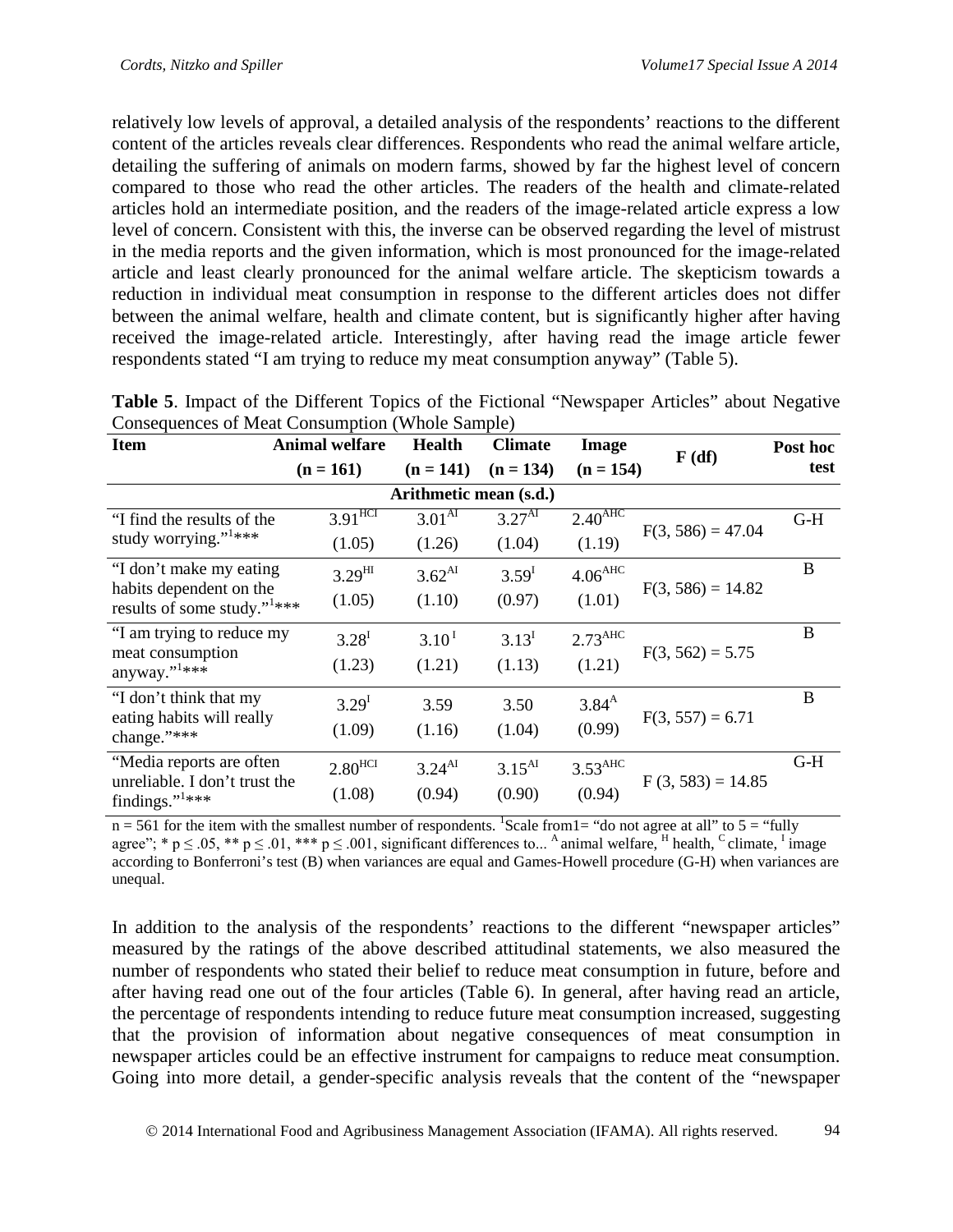articles" is relevant for the percentage of male respondents who state their intentions to reduce meat consumption. Whereas the animal welfare and the health articles motivate an above average number of male participants to decrease meat consumption, the image-related article does not seem to effectively contribute to a reduced meat consumption since the share of respondents stating to reduce future meat consumption even reduced compared to before having read the article. The climate change article also seems to have a limited effect on men. For women, the specific content of the articles appears to be less relevant than for men, since no significant differences were found between the four articles. As a tendency, the image content seems to be the least promising, but, in contrast to the male participants, the percentage of women willing to reduce meat consumption is still greater than before having read the article.

| after having read one out of the four mewspaper articles |                      |                      |                 |                 |                 |                 |  |  |
|----------------------------------------------------------|----------------------|----------------------|-----------------|-----------------|-----------------|-----------------|--|--|
|                                                          | <b>Without</b>       | Average of           | Animal          | <b>Health</b>   | <b>Climate</b>  | Image           |  |  |
|                                                          | newspaper<br>article | the four<br>articles | welfare         |                 |                 |                 |  |  |
|                                                          | $(n = 556$ with      | $(n = 564$ with      | $(n = 150$ with | $(n = 136$ with | $(n = 128$ with | $(n = 149$ with |  |  |
|                                                          | 290 men and          | 272 men and          | 68 men and      | 75 men and      | 71 men and      | 78 men and      |  |  |
|                                                          | 266 women)           | 292 women)           | 82 women)       | 61 women)       | 57 women)       | 71 women)       |  |  |
| <b>All Responders</b>                                    | 12.8                 | 20.7                 | 28.0            | 23.5            | 18.8            | 12.1            |  |  |
| $Men**$                                                  | 11.4                 | 18.2                 | 27.9            | 24.0            | 15.5            | 6.4             |  |  |
| Women <sup>ns</sup>                                      | 14.3                 | 23.5                 | 28.0            | 23.0            | 22.8            | 18.3            |  |  |

**Table 6.** Percentage of respondents believing to reduce meat consumption in future before and after having read one out of the four "newspaper articles"

 $np \le 0.05$ , \*\*  $p \le 0.01$ , \*\*\*  $p \le 0.001$ , <sup>ns</sup>  $p > 0.05$ , related to differences after having read one out of the four "newspaper" articles". The differences between "Without newspaper article" and "Average of the four articles" are significant at least with  $p \leq 0.05$  for men, women and the whole sample.

## **Discussion**

Large empirical studies indicate that food consumption and general health-related lifestyle aspects (e.g., smoking) constitute a health risk more often in men than in women (e.g., MRI 2008). Concerning nutrition, one substantial difference between men and women is in the amount of meat consumed, with men eating approximately twice as much meat as women, as was observed in the German population (MRI 2008). Similar patterns were found for other European countries (Vergnaud et al. 2010). Additionally, Vergnaud et al. (2010) showed that as consumption of meat increases, so do problems with health relevant behaviors or behavioral outcomes like overall calorie intake and BMI. This is true for both men and women, but for a lesser extent in women.

The present study focused on this challenge, confirming initially the differences between aspects of male and female consumption behavior, with men eating meat more frequently and having a higher a BMI and, at the same time, questioning their behavior less. Accordingly, men perceived barriers for reducing meat consumption (e.g., strongly habitualized consumption patterns, negative opinions of their friends regarding vegetarianism and indispensability of meat as a necessary dietary component) as more important and motivations for reducing meat intake (regarding health effects, animal welfare and environmental benefits) as less important than women.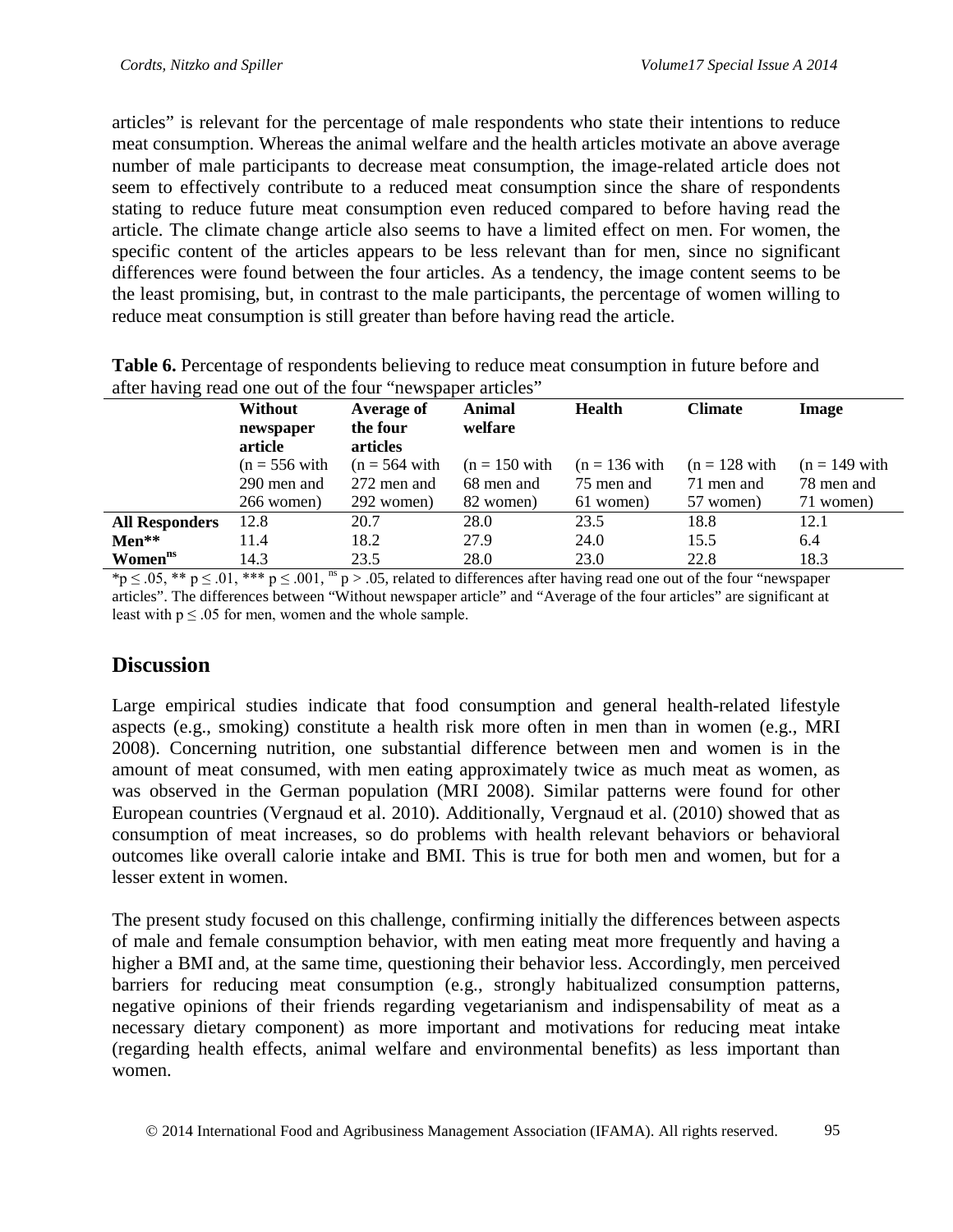Regarding respondents' attitudes after having been confronted with one of the fictional "newspaper articles" in a split sample approach, men accordingly expressed lower levels of concern and higher levels of mistrust in the given information. At the same time, their estimated probability that their eating behavior will actually change was lower than that of the women. The analysis of these attitudes, separately for each of the four articles, showed that independent of sex, the animal welfare article provoked the most profound reactions and the highest level of concern, followed by the human health and climate-related articles. In contrast, the image-related article was not attributed with high credibility. In accordance with this, the percentage of respondents stating their intention to reduce future meat consumption reached the highest value in those people who had read the article about animal welfare problems associated with meat production. The article about potential damage to their image due to high meat consumption again motivated only a small number of people, whereas both the health and the climate-related articles affected a moderate number of respondents regarding their stated motivation to reduce future meat consumption. However, the described differences between the articles were much more apparent in men. In the female sample, the same pattern tended to appear, but the differences were not significant.

Interestingly, not health, but animal welfare aspects motivated the largest number of respondents, which might be due to the fact that animal welfare issues are very emotionally discussed and are able to directly cause high levels of concern in many consumers. The ongoing public debate regarding animal welfare and factory farming in Germany (Efken et al. 2013; Franz et al. 2010) might also have contributed to these results. One reason for the comparatively low reaction to the article related to climate change consequences of meat production might be that the wider consequences of meat production are not yet commonly known. This observation is supported by Tobler et al. (2011), who demonstrated that consumers tend to be unaware of the environmental consequences associated with meat production, which seem to be rather abstract and less intuitively comprehended than reports about animal suffering in modern farming practices. Our study also reveals that information about the image-related consequences of meat consumption as presented here does not appear to be effective. Generally, information focusing on animal welfare and human health aspects can reach both sexes equally and most effectively. With respect to the environmental consequences of meat production, general awareness in the population should be promoted, in particular towards men, as indicated in our results.

Overall, we observed that the percentage of respondents willing to reduce meat consumption increased after having read any of the articles – with the exception of the image-related article in men – suggesting that similarly designed newspaper articles in fact could be an effective instrument in awareness-raising campaigns aimed at reducing meat consumption.

Finally, we also need to mention the limitations of our study. Despite our overall comparatively large sample, the number of male and female respondents that were presented with each of the four "newspaper articles" was small, which might have contributed to the fact that some differences in the reaction to the different newspaper articles and between men and women were not significant in our data. The availability of a larger sample might provide greater details regarding the abovementioned differences. Furthermore, it should be noted that our methodological approach measured respondents' stated reaction to the four different contents immediately after being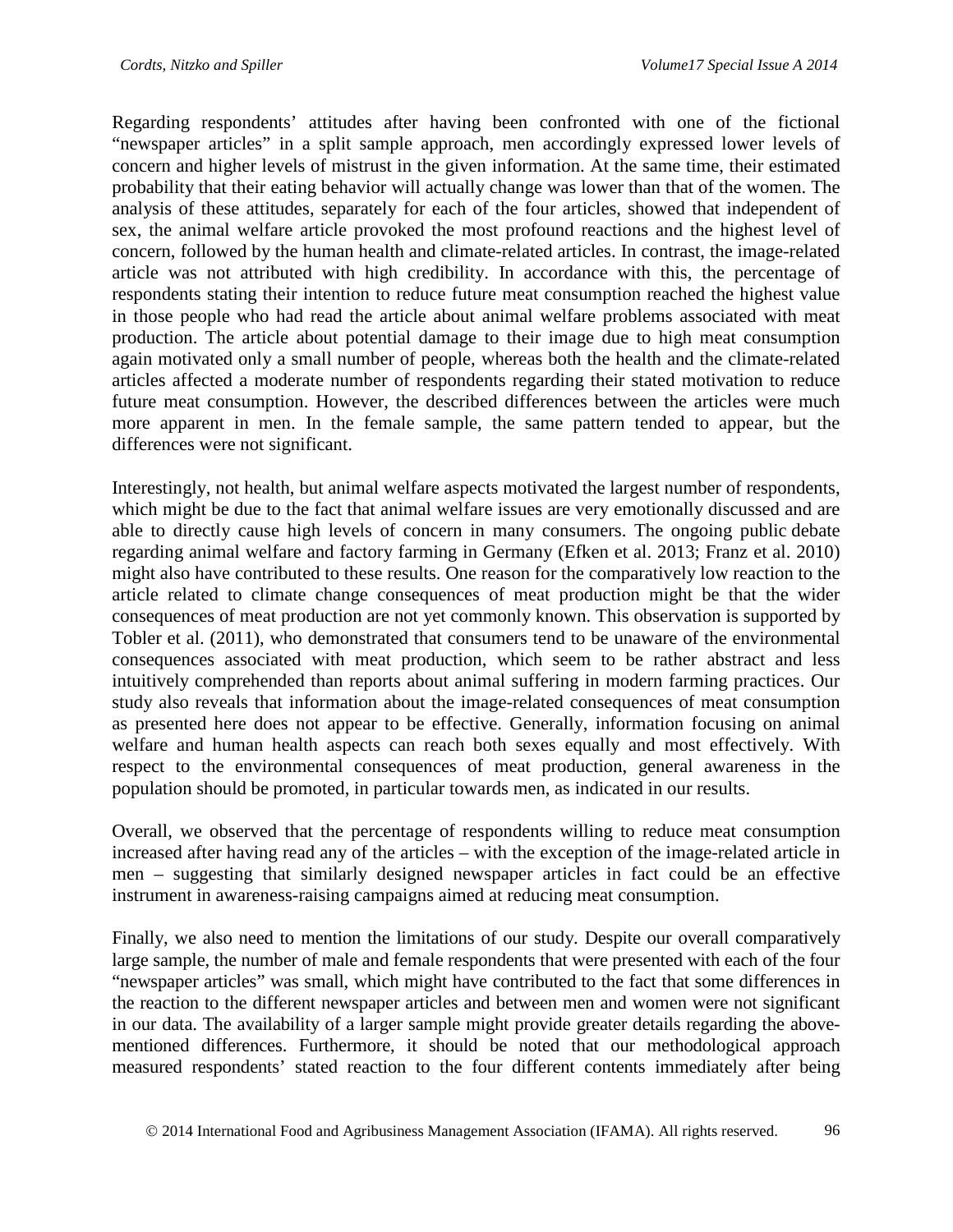confronted with them. We have no information whether the stated behavioral changes would actually be implemented and if so, if they would be maintained in the long term.

Our results should be interpreted as specific for the situation in Germany, where e.g., animal welfare issues are widely discussed in the media, due, among other things, to recent food scandals (e.g., Efken et al. 2013). Our data did not differentiate between the types of meat, or between different income groups of respondents, both of which might be useful distinctions for further research on awareness-raising campaigns. Since research suggests that the group of heavy meat consumers contains a disproportionately large number of men with lower social status (Cordts et al. 2013b), it might be interesting for further research to concentrate on low-income men, when consumer reactions to information about meat consumption are investigated or strategies for reducing meat consumptions are developed. In this context, also the impact of meat prices on consumer behavior would be of interest for further research.

# **Implications for the Meat Industry**

For the meat sector in industrialized countries, the described sustainability and health problems associated with meat consumption pose challenging strategic questions. Their best customers, men with high meat consumption, are also those with the highest incidence of severe health problems attributable to their meat consumption behavior (cf. Vergnaud et al. 2010).

Since the empirical analysis presented above concerns the population in Germany, the obtained results are particularly relevant for the German meat industry. With 83,000 employees and a sales volume of more than [3](#page-14-0)7 billion Euros in 2012<sup>3</sup> (Gewerkschaft Nahrung-Genuss-Gaststätten 2013), the meat sector has the highest turnover of all the sectors within the German food industry (BVE 2013). Germany is one of the most important meat producers in the EU, alongside France and Spain (DBV 2012, 251).

Our empirical results show that there was a lower level of concern among men in response to the fictional "newspaper articles" compared to women, and male heavy meat consumers are also the ones with low health consciousness and awareness for sustainability and animal welfare issues (Cordts et al. 2013b). It can therefore be concluded that, even with increased media coverage, levels of meat consumption will remain relatively stable in the short term, although in the long term, increasing public awareness of sustainability-related topics may lead to changes in consumption even in high meat consuming groups.

Firms could react in different strategic ways to risks from sustainability- and health-related campaigns. The well-known Miles and Snow approach (Miles et al. 1978) distinguishes four types of strategic behavior: prospector, defender, analyzer, and reactor. Prospectors try to find new market opportunities, e.g., artificial meat from algae. Defenders aim to protect the current market via proactive strategies like public relations. Analyzers combine both strategies by moderate innovation

<span id="page-14-0"></span><sup>&</sup>lt;sup>3</sup> Regarding the processing and preserving of meat and production of meat products. The number of employees relates only to companies with more than 50 employees. 37 billion Euros equals 49.9 billion USD (at 1.00 EUR = 1.34821 USD).

2014 International Food and Agribusiness Management Association (IFAMA). All rights reserved. 97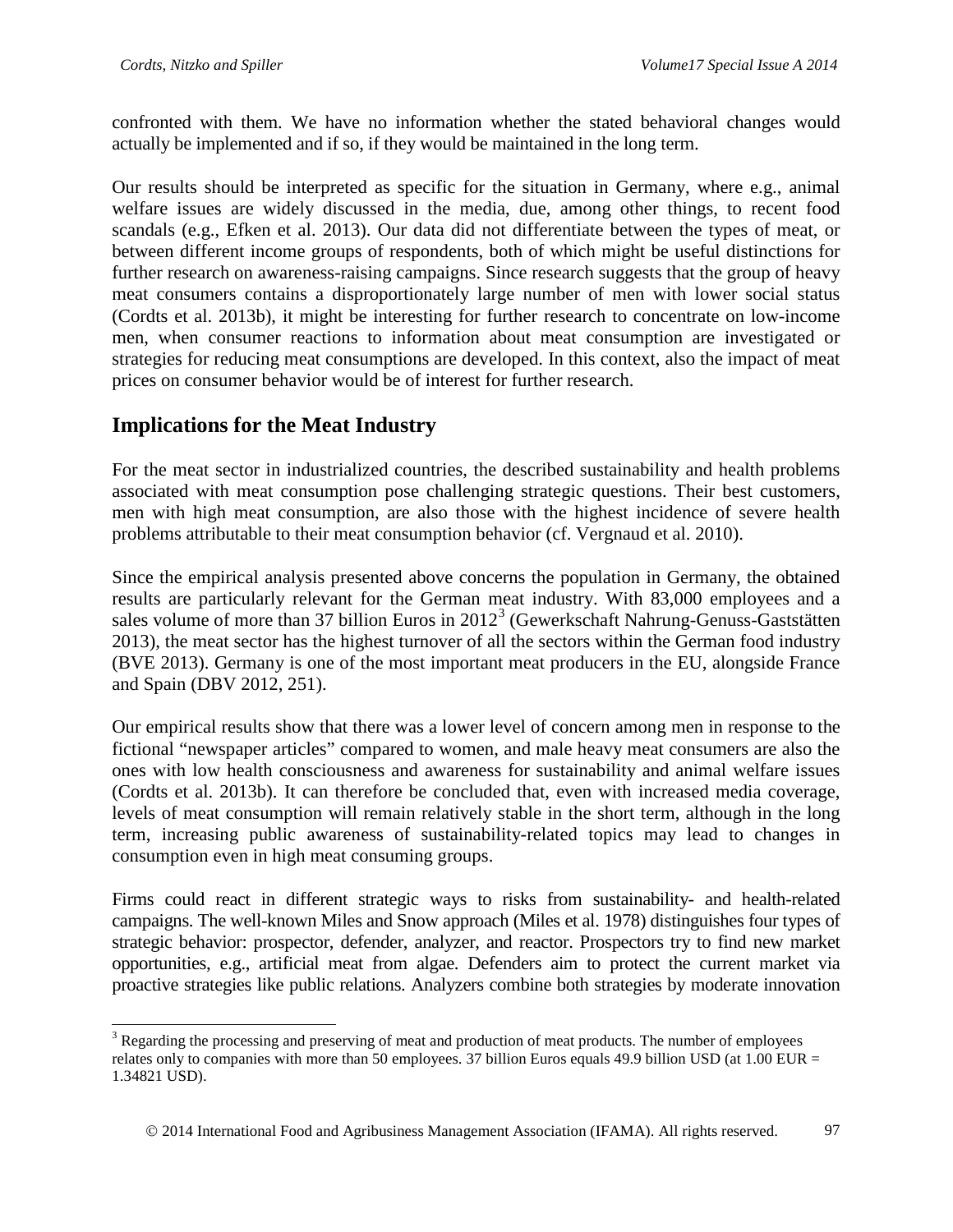on a stable basis. Regarding the meat industry in Germany, most companies have long been working like reactors, trying to ignore the human health, animal welfare and sustainability problems associated with meat consumption and production, while concentrating on heavy meat consumers (Franz et al. 2010, 2012).

In the recent past, German meat manufacturers began to use proactive strategies. One example of an animal welfare-related strategy is the recent implementation of a nationwide voluntary animal welfare label, which was developed by scientists in cooperation with leading processors from the meat industry (Vion Food Group and PHW Group/Wiesenhof) and the German Animal Welfare Association (Deutscher Tierschutzbund). The label ensures animal husbandry conditions that go beyond the basic legal animal welfare requirements (BMELV 2013; Efken et al. 2013). Since January 2013, meat products with these labels have been available in various supermarket chains (Efken et al. 2013). Producers, manufacturers and food marketers can take part in this government-supported program and apply for certification to the German Animal Welfare Association (Deutscher Tierschutzbund n.d.). However, so far only a small number of producers have adopted the label (45 producers were certified by May 2013, with further companies currently undergoing the qualification procedure) (Deutscher Tierschutzbund 2013).

Related to health marketing, innovative meat products have been launched on the German market, e.g., minced meat with plant-based protein and reduced fat and cholesterol content (Vion Food Group 2010).

Regarding the different types of meat, the literature indicates that for a health reasons, poultry is clearly preferable to red meat (e.g., McAfee et al. 2010; Micha et al. 2010), and correspondingly, German consumers perceive poultry as significantly healthier than beef or pork (Kayser & Spiller 2012). Therefore, producers and sellers of poultry should be in a strong position when health-related campaigns are conducted. On the other hand, producers of poultry and also pork are disadvantaged in the case of campaigns with an animal welfare focus, since the husbandry conditions of poultry, but also pigs, are perceived as particularly problematic and considerably less animal-friendly than the husbandry conditions of cattle (Kayser et al. 2012; Tonsor & Olynk 2010). Furthermore, beef is perceived as a high quality product and a more appropriate meat for special occasions when compared to poultry and pork (Kayser & Spiller 2012).

In conclusion, the above considerations show that the meat industry is facing important challenges when the consumer-awareness of the negative consequences of meat production and consumption increases.

## **Acknowledgements**

The authors wish to acknowledge the financial support of the Edmund Rehwinkel Foundation to carry out the research within the project "Effects of lower consumption of animal products in OECD countries on global market balances and food prices".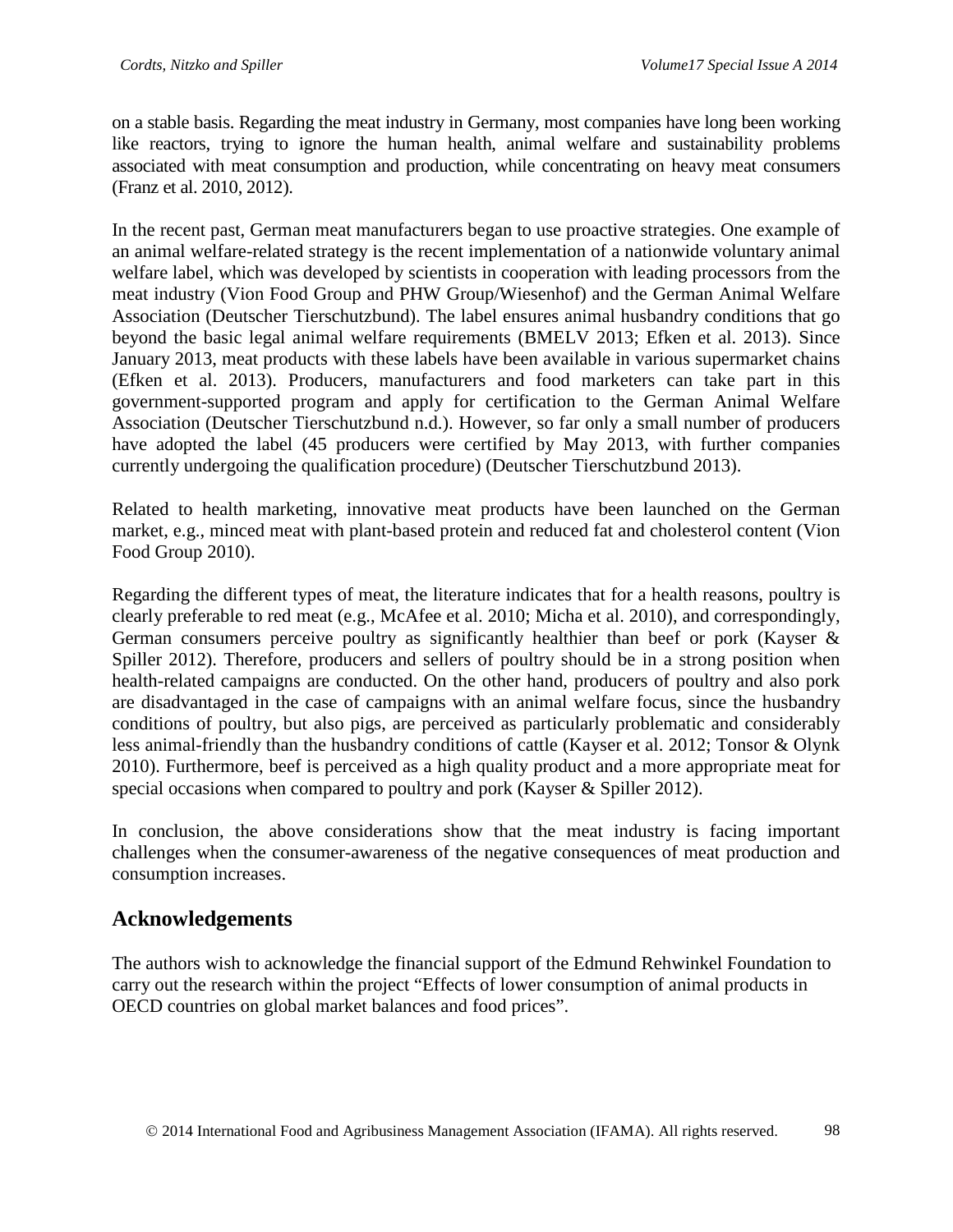## **References**

- Ahlheim, M. 2011. Verbraucherschutz als ordnungspolitische Aufgabe. *Orientierungen zur Wirtschafts- und Gesellschaftspolitik* 129: 2-6.
- Alemanno, A., and I. Carreno. 2013. 'Fat Taxes' in Europe and Beyond A Legal and Policy Analysis Under EU and WTO Law. *European Food and Feed Law Review* 2:97-112.
- Aune, D., Ursin, G., and M. B. Veierød. 2009. Meat consumption and the risk of type 2 diabetes: a systematic review and meta-analysis of cohort studies. *Diabetologia* 52(11): 2277– 2287.
- Beardsworth, A. D., and A. Bryman. 2004. Meat consumption and meat avoidance among young people - An 11-year longitudinal study. *British Food Journal* 106(4): 313-327.
- BMELV (Bundesministerium für Ernährung, Landwirtschaft und Verbraucherschutz). 2013. Aigner: Das neue Tierschutzlabel schafft Transparenz für die Verbraucher. Press release No. 9 from January 16, 2013, Online: http://www.bmelv.de/SharedDocs/Pressemitteilungen/2013/009-AI-Vorstellung-Tierschutzlabel.html [accessed November 18, 2013].
- BVE (Bundesverband der Deutschen Ernährungsindustrie). 2013. Ernährungsindustrie 2013, Berlin, Online: [http://www.bve-online.de/presse/infothek/publikationen](http://www.bve-online.de/presse/infothek/publikationen-jahresbericht/bve-statistikbroschuere2013-1)[jahresbericht/bve-statistikbroschuere2013-1\[](http://www.bve-online.de/presse/infothek/publikationen-jahresbericht/bve-statistikbroschuere2013-1)accessed November 27, 2013].
- Carlsson-Knyama, A., and A. D. González. 2009. Potential contributions of food consumption patterns to climate change. *American Journal of Clinical Nutrition* 89(5): 1704S-1709S.
- Carvalho, A. M., C. L. César, R.M. Fisberg, and D. M. Marchioni. 2012. Excessive meat consumption in Brazil: diet quality and environmental impacts. *Public Health Nutrition* 16: 1-7.
- Chao, A., M. J. Thun, C. J. Connell, M. L. McCullough, E.J. Jacobs, W. D. Flanders, C. Rodriguez, R. Sinha and E. E. Calle. 2005. Meat consumption and risk for colorectal cancer. *The American Journal of the American Medical Association* 293(2): 172-182.
- Cordts, A., N. Duman, H. Grethe, S. Nitzko, and A. Spiller. 2014. Potenziale für eine Verminderung des Fleischkonsums am Beispiel Deutschlands und Auswirkungen einer Konsumreduktion in OECD-Ländern auf globale Marktbilanzen und Preise für Nahrungsmittel. Paper presented at the Gewisola Tagung Berlin 2013, Berlin (Germany), September 25 - 27, 2013; accepted for publication in *Schriften der Gesellschaft für Wirtschafts- und Sozialwissenschaften des Landbaus e.V.* 49 (2014).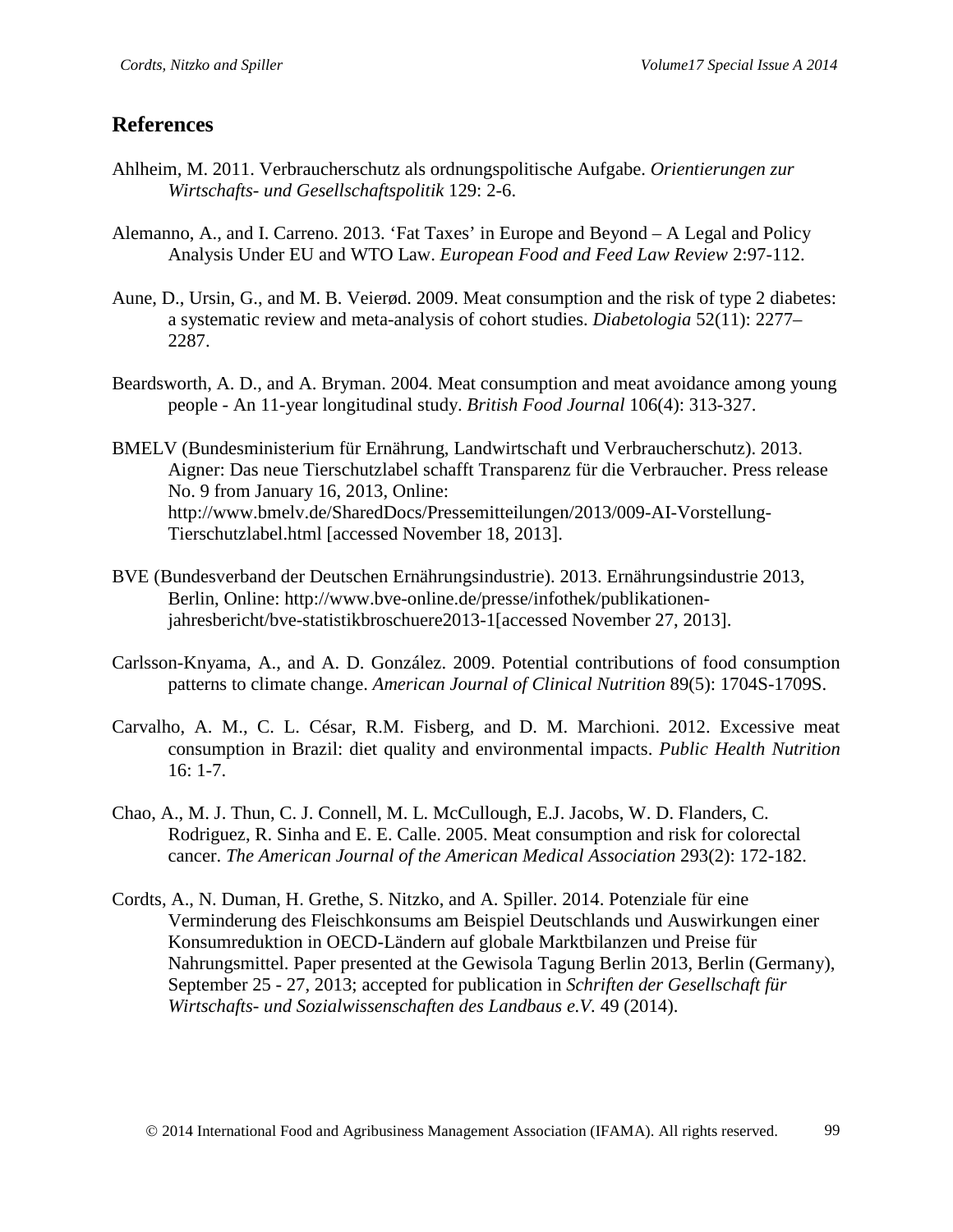- Cordts, A., Duman, N., Grethe, H., Nitzko, S., and A. Spiller. 2013a. Auswirkungen eines verminderten Konsums von tierischen Produkten in Industrieländern auf globale Marktbilanzen und Preise für Nahrungsmittel. In: Edmund Rehwinkel-Stiftung der Landwirtschaftlichen Rentenbank (Eds.), *Schriftenreihe der Rentenbank,* 29:103-135. Frankfurt a. M., Online: http://www.rentenbank.de/cms/dokumente/10011465\_ 262637/65e61959/Schriftenreihe\_Band29\_final.pdf [accessed 08/02/2013].
- Cordts, A., F. Wittig, B. Schulze, M. Eisinger-Watzl, T. Heuer, A. Spiller and I. Hoffmann. 2013b. A typology comparing male organic purchasers and male non-organic purchasers: Nutrition, health and buying behaviours. *Ernaehrungs Umschau International* 60: 36-42.
- Cosgrove, M., A. Flynn, and M. Kiely. 2005. Consumption of red meat, white meat and processed meat in Irish adults in relation to dietary quality. *British Journal of Nutrition*  93(6): 933-942.
- Dagevos, H. and J. Voordow. 2013. Sustainability and meat consumption: is reduction realistic? Sustainability: Science, Practice & Policy 9(2): 60-69.
- DBV (Deutscher Bauernverband). 2012. Situationsbericht 2012/13. Trends und Fakten zur Landwirtschaft, Berlin, Online:<http://media.repro-mayr.de/80/560180.pdf> [accessed November 26, 2013].
- De Boer, J., C.T. Hoogland and J. J. Boersema. 2007. Towards more sustainable food choices: Value priorities and motivational orientations. *Food Quality and Preference* 18: 985-996.
- Deimel, I., A. Franz, M. Frentrup, M. Von Meyer, A. Spiller and L.Theuvsen. 2010. Perspektiven für eine Europäisches Tierschutzlabel, Bonn, Online: http://download.ble.de/08HS010.pdf [accessed February 10, 2013].
- Deutscher Tierschutzbund. 2013. Zweistufiges Tierschutzlabel: Machbarer Weg, erfolgreicher Start. Press release from May 27, 2013. Online: [http://www.tierschutzbund.de/news](http://www.tierschutzbund.de/news-storage/landwirtschaft/270513-tierschutzlabel-erfolgreicher-start.html)[storage/landwirtschaft/270513-tierschutzlabel-erfolgreicher-start.html](http://www.tierschutzbund.de/news-storage/landwirtschaft/270513-tierschutzlabel-erfolgreicher-start.html) [accessed Novmeber 26, 2013].
- Deutscher Tierschutzbund. n.d. Zeichen für ein besseres Leben. Zertifizierungsprogramm für das Tierschutzlabel "Für Mehr Tierschutz", Bonn. Online: [http://www.tierschutzlabel.info/fileadmin/user\\_upload/Dokumente/Zertifizierungsprogra](http://www.tierschutzlabel.info/fileadmin/user_upload/Dokumente/Zertifizierungsprogramm.pdf) [mm.pdf](http://www.tierschutzlabel.info/fileadmin/user_upload/Dokumente/Zertifizierungsprogramm.pdf) [accessed November 26, 2013].
- DGE (Deutsche Gesellschaft für Ernährung). 2012. 12. Ernährungsbericht, Bonn, Germany.
- DGE (Deutsche Gesellschaft für Ernährung). 2011. Vollwertig essen und trinken nach den 10 Regeln der DGE. Online: http://www.dge.de/pdf/10-Regeln-der-DGE.pdf [accessed November, 16, 2013].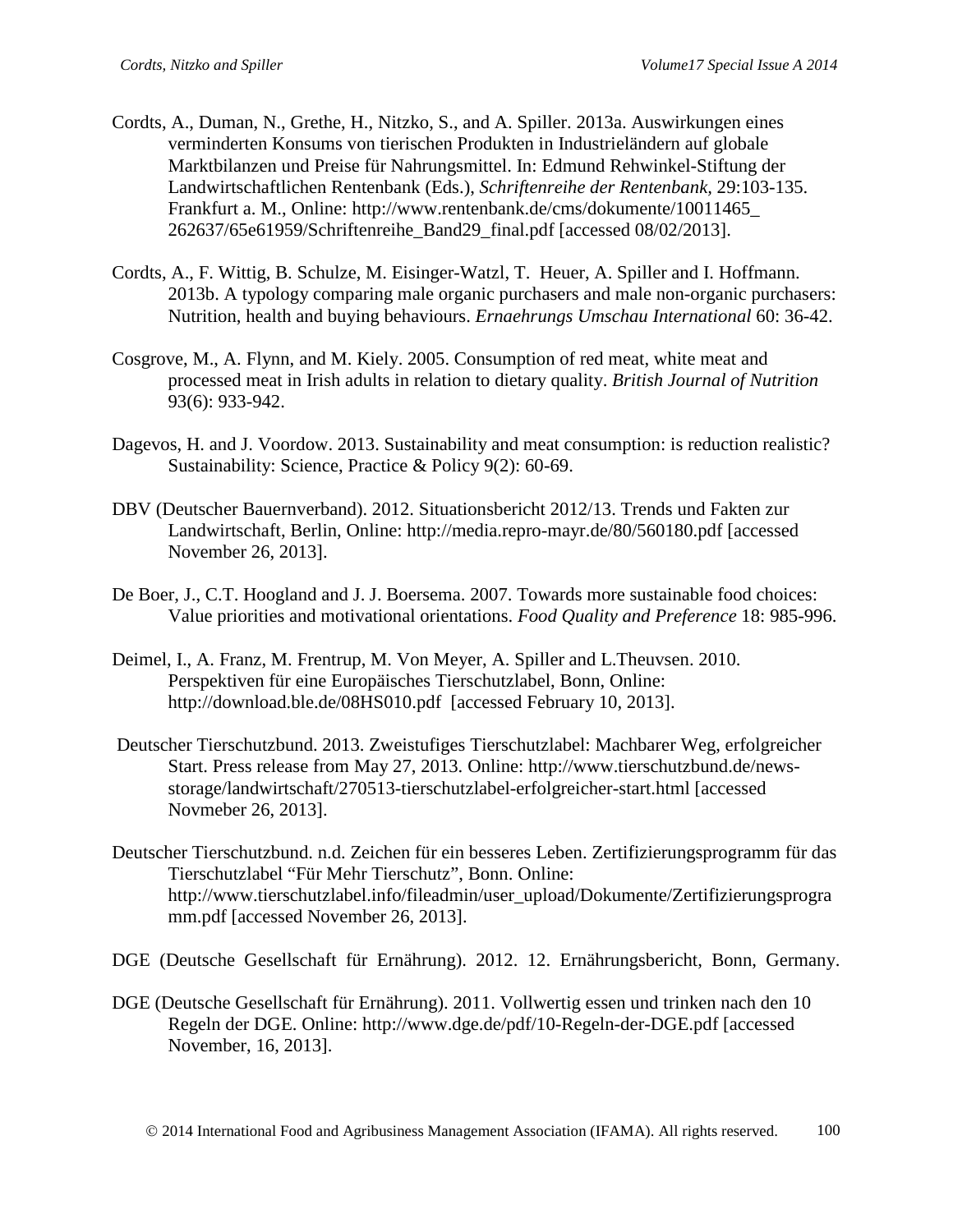- Efken, J., M. Haß, D. Bürgelt, G. Peter, and K. Zander. 2013. Der Markt für Fleisch und Fleischprodukte. *German Journal of Agricultural Economics* 62 (supplement): 67-84.
- Fagerli, R. A. and M. Wandel. 1999. Gender differences in opinions and practices with regard to a "healthy diet". *Appetite* 32(2): 171-190.
- Field, A. 2009. *Discovering statistics using SPSS (3rd edition)*. London: Sage Publications.
- Franz, A., I. Deimel, and A. Spiller. 2012. Concerns about animal welfare: A cluster analysis of German pig farmers. *British Food Journal* 114(10): 1445-1462.
- Franz, A., M. v. Meyer, and A. Spiller. 2010. Prospects for a European Animal Welfare Label from the German Perspective: Supply Chain Barriers. *International Journal on Foodsystem Dynamics* 4: 318-329.
- Gewerkschaft Nahrung-Genuss-Gaststätten. 2013. Branchenbericht 2012. Schlachten und Fleischverarbeitung. Online: http://www.ngg.net/branche\_betrieb/fleisch/branchen\_info/ Branchenbericht-fleisch-2012.pdf [accessed November 26, 2013].
- Gossard, M. H., and R. York. 2003. Social structural influences on meat consumption. *Human Ecology Review* 10(1): 1-9.
- Grunert, K.G. 2006. Future trends and consumer lifestyles with regard to meat consumption. *Meat Science* 74(1): 149-160.
- Guenther, P.M., H. H. Jensen, S.P. Batres-Marquez and C. F. Chen. 2005. Sociodemographic, knowledge, and attitudinal factors related to meat consumption in the United States. *Journal of the American Dietetic Association* 105(8): 1266-1274.
- Harper, G., and S. Henson. 2001. Consumer concerns about Animal Welfare and the impact on food choice. EU FAIR CT98-3678, University of Reading, UK. Online: http://ec.europa.eu/food/animal/welfare/eu\_fair\_project\_en.pdf [accessed 08/02/2013].
- Havlicek, J., and P. Lenochova. 2006. The effect of meat consumption on body odor attractiveness. *Chemical Senses* 31(8): 747–752.
- Jensen, J. D., and S. Smed. 2013. The Danish tax on saturated fat Short run effects on consumption, substitution patterns and consumer prices of fats. *Food Policy* 42: 18-31.
- Kalof, L., T. Dietz, P.C. Stern and G.A. Guagnano. 1999. Social psychological and structural influences on vegetarian beliefs. *Rural Sociology* 64(3): 500-511.
- Kayser, M., K. Schlieker and A. Spiller. 2012. Die Wahrnehmung des Begriffs Massentierhaltung aus Sicht der Gesellschaft. *Berichte über Landwirtschaft* 90(3): 417- 428.

2014 International Food and Agribusiness Management Association (IFAMA). All rights reserved. 101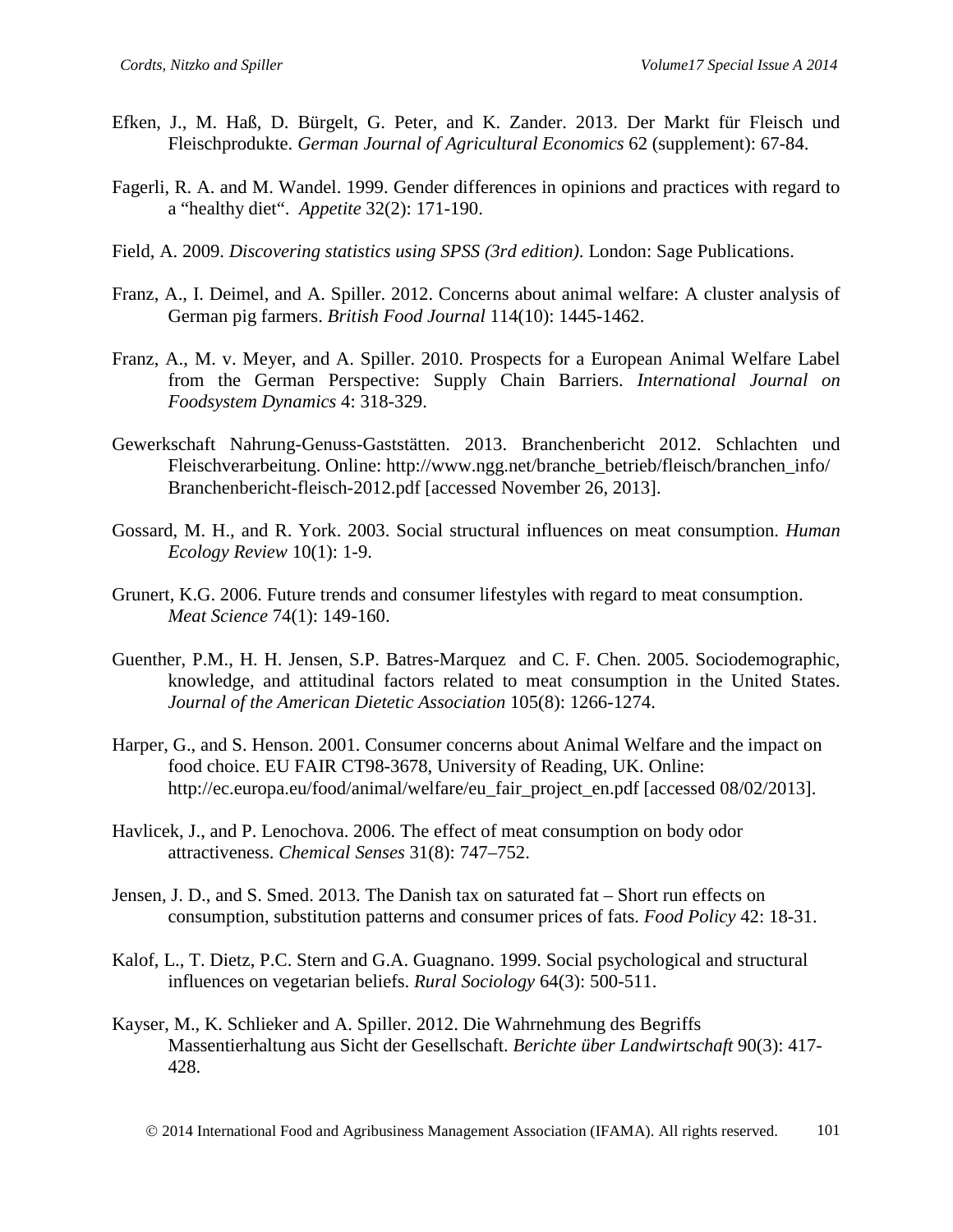- Kayser, M., and A. Spiller. 2012. Das Image der verschiedenen Fleischarten aus KonsumentInnensicht. Hambrusch, J. et al. (Eds.). Jahrbuch der österreichischen Gesellschaft für Agrarökonomie 21(1): 23-33.
- Kubberød, E., Ø.Ueland, M. Rødbotten, F. Westad and E. Risvik. 2002. Gender specific preferences and attitudes towards meat. *Food Quality and Preference* 13(5): 285-294.
- Lea, E., and A. Worsley, A. 2001. Influences on meat consumption in Australia. *Appetite* 36(2): 127-136.
- Leahy, E., S. Lyons and R. S. J. Tol. 2011. Determinants of vegetarianism and meat consumption frequency in Ireland. *The Economic and Social Review* 42(4): 407-436.
- Lusk, J. L., and F. B. Norwood. 2011. Animal Welfare Economics. *Applied Economic Perspectives and Policy* 33(4): 463-483.
- McAfee, A. J., E. M. McSorley, G. J. Cuskelly, B.W. Moss, J.M.W. Wallace, M.P. Bonham and A. M. Fearon. 2010. Red meat consumption: An overview of the risks and benefits. *Meat Science* 84(1): 1-13.
- McCarthy, M., S. O´Reilly, L. Cotter and M. de Boer. 2004. Factors influencing consumption of pork and poultry in Irish market. *Appetite* 43(1): 19-28.
- McMichael, A. J., Powles, J. W., Butler, C. D., and R. Uauy. 2007. Food, livestock production, energy, climate change, and health. *The Lancet* 370: 1253-1263.
- Micha, R., Wallace, S. K., and D. Mozaffarian. 2010. Red and processed meat consumption and risk of incident coronary heart disease, stroke, and diabetes mellitus: A systematic review and meta-analysis. *Circulation* 121: 2271-2283.
- Miles, R. E., Snow, C. C., Meyer, A. D. and H. J. Colemann, Jr. 1978. Organizational Strategy, Structure, and Process. *The Academy Management Review* 3(3): 546-562.
- MRI (Max Rubner-Institut, Bundesforschungsinstitut für Ernährung und Lebensmittel). 2008. Nationale Verzehrsstudie II. Ergebnisbericht, Teil 2. Die bundesweite Befragung zur Ernährung von Jugendlichen und Erwachsenen, 2008. Online: http://www.mri.bund.de/de/veroeffentlichungen/archiv/2008.html [accessed May 15, 2012].
- Pan, A., Sun, Q., Bernstein, A. M., Schulze, M. B., Manson, J. E., Stampfer, M. J., Willett, W.C., and F. B. Hu. 2012. Red meat consumption and mortality: results from 2 prospective cohort studies. *Archives of Internal Medicine* 172: 555-563.
- Potts, A., and J. Parry. 2010. Vegan sexuality. Challenging heteronormative masculinity through meat-free sex. *Feminism & Psychology* 20(1): 53–72.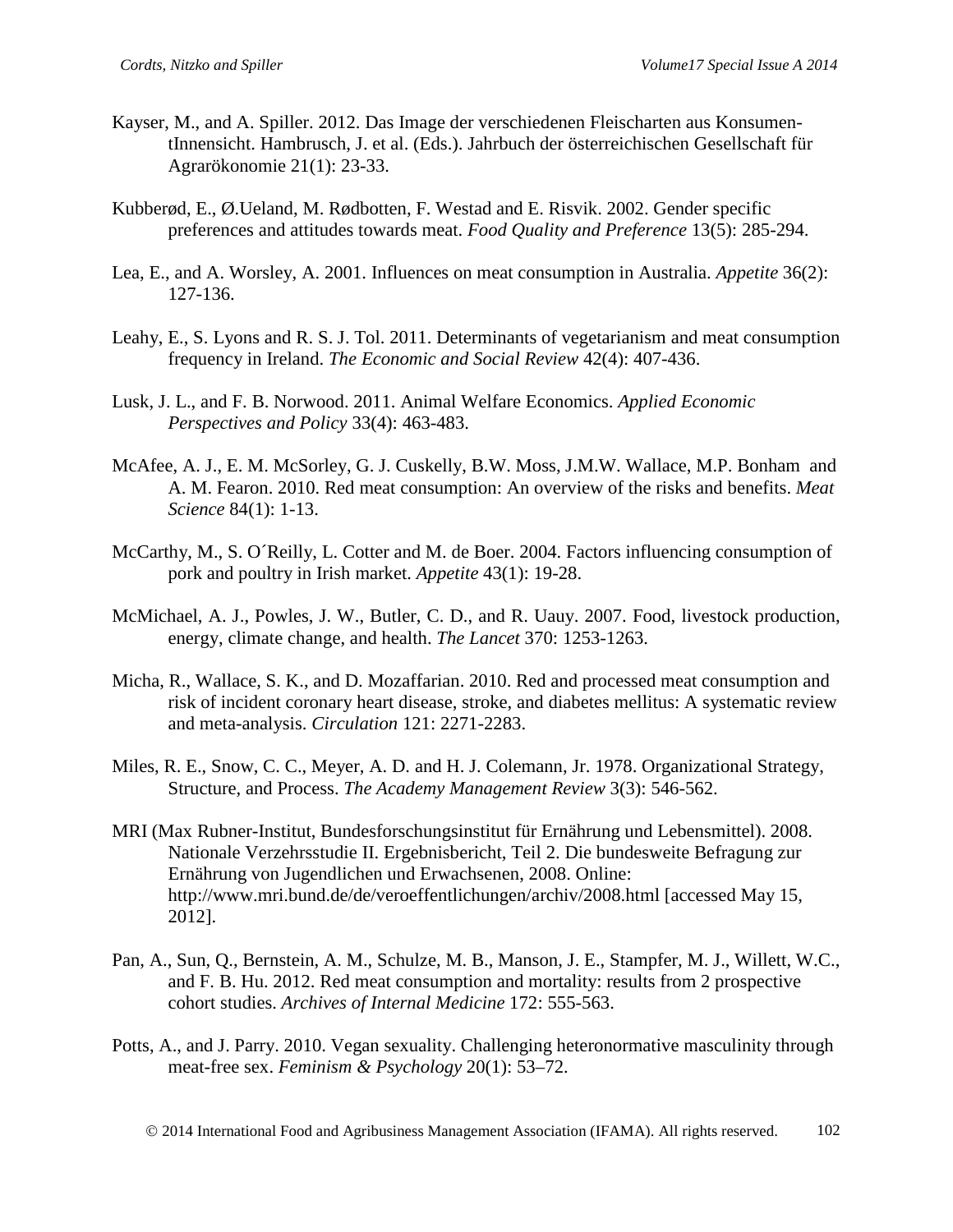- Praettaelae, R., L. Paalanen, D. Grinberga, V. Helasoja, A. Kasmel and J. Petkeviciene. 2007. Gender differences in the consumption of meat, fruit and vegetables are similar in Finland and the Baltic countries. *European Journal of Public Health* 17(5): 520-525.
- Reisch, L., U. Eberle and S. Lorek. 2013. Sustainable food consumption: an overview of contemporary issues and policies. *Sustainability: Science, Practice, & Policy* 9(2): 7-25.
- Richardson, N.J., H.J.H. MacFie, and R. Shepherd. 1994. Consumer attitudes to meat eating. *Meat Science* 36 (1-2): 57-65.
- Rohrmann S, K. Overvad, H. B. Bueno-de-Mesquita, M. U. Jakobsen, R. Egeberg, A. Tjønneland et al. 2013. Meat consumption and mortality – results from the European Prospective Investigation into cancer and nutrition. *BMC Medicine* 11(63): 1741-7015. http://doi.org/mcr.
- Ruby, M. B. 2012. Vegetarianism. A blossoming field of study. *Appetite* 58: 141-150.
- Singh, P. N., J. Sabaté and G. E. Fraser. 2003. Does low meat consumption increase life expectancy in humans? *The American Journal of Clinical Nutrition* 78 (supplement): 526S - 32S.
- Statistische Ämter des Bundes und der Länder. 2011. Gebiet und Bevölkerung Fläche und Bevölkerung. http://www.statistik-portal.de/statistik-portal/de\_jb01\_jahrtab1.asp [accessed March 4, 2013].
- Statistisches Bundesamt. 2012. Statistisches Jahrbuch Deutschland und Internationales 2012. Wiesbaden. Online: https://www.destatis.de/DE/Publikationen/StatistischesJahrbuch/ StatistischesJahrbuch.html [accessed February 4, 2013].
- Statistisches Bundesamt. 2011. Statistisches Jahrbuch 2011 für die Bundesrepublik Deutschland mit Internationalen Übersichten, Wiesbaden. Online: https://www.destatis.de/DE/Publikationen/StatistischesJahrbuch/StatistischesJahrbuch201 1.pdf?\_\_blob=publicationFile [accessed February 4, 2013].
- Tänzler, D., A. Schulz, and A. Carisus. 2005. Nachhaltigkeit und Verbraucherpolitik: Ansätze und Maßnahmen in anderen Ländern. Online: http://download.ble.de/04HS049.pdf [accessed October 2, 2013].
- Tobler, C., V. H. M. Visschers and M. Siegrist. 2011. Eating green. Consumers' willingness to adopt ecological food consumption behaviors. *Appetite* 57(3): 674–682.
- Tonsor, G. T., and N. J. Olynk. 2010. U.S. Meat Demand: The Influence of Animal Welfare Media Coverage. Kansas State University, September 2010.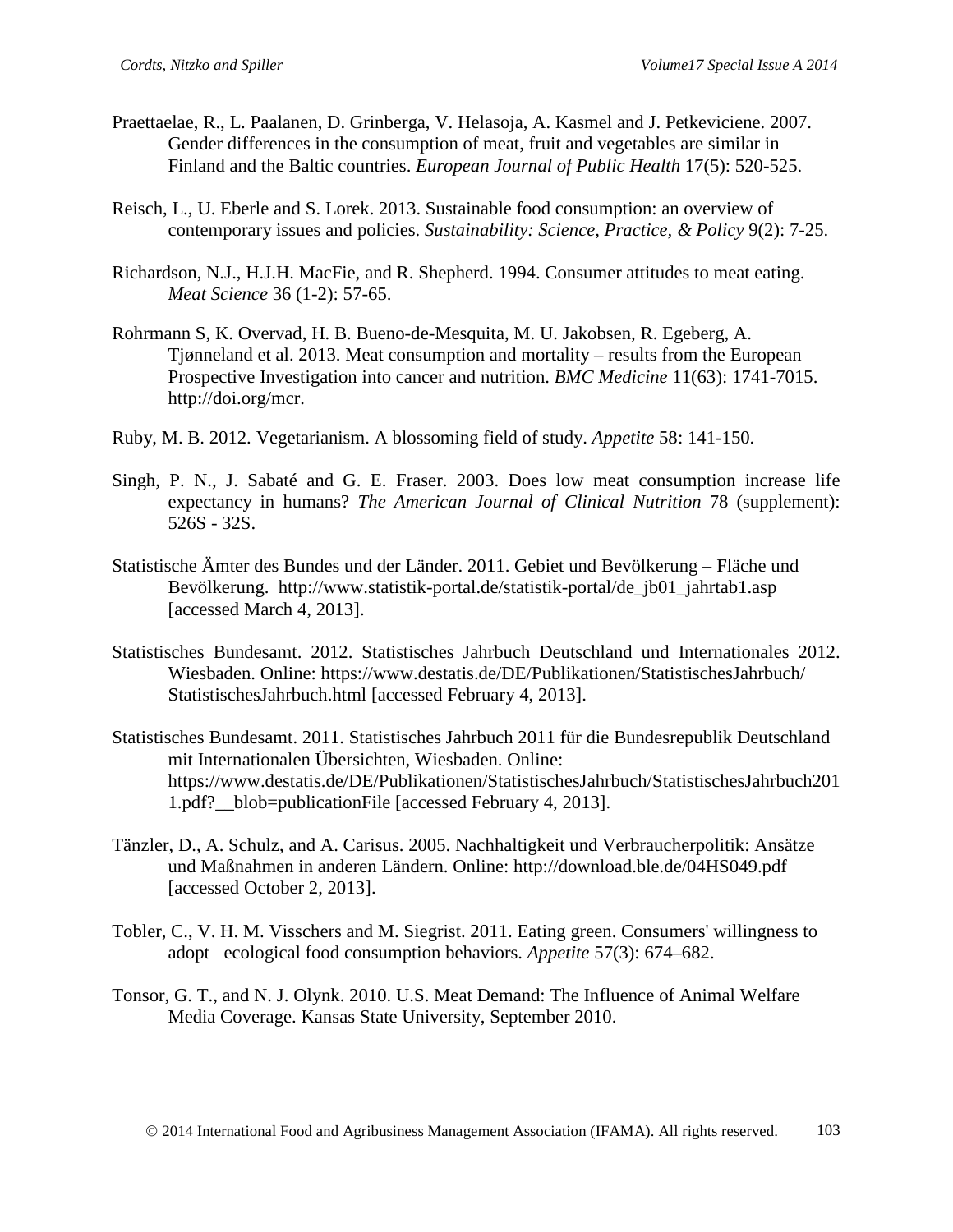- Vergnaud, A.-C., Norat, T., Romaguera, D., Mouw, T., May, A. M., Travier, N., Luan, J., Wareham, N., Slimani, N., Rinaldi, S. et al. 2010. Meat consumption and prospective weight change in participants of the EPIC-PANACEA study. *American Journal of Clinical Nutrition* 92(2): 398-407.
- Vion Food Group. 2010. Hackplus® 100% mincemeat enjoyment for those who favour a healthy diet. Press release from November 9, 2010. Online: http://www.vionfoodgroup.com/index.php?id=1492&tx\_maxnews\_pi2[action]=show&tx \_maxnews\_pi2[controller]=Post&tx\_maxnews\_pi2[post]=95&cHash=11bac2836029dd8 94d8c184e3385ca13 [accessed October 2, 2013].
- Von Bothmer, M. I. K., and B. Fridlund. 2005. Gender differences in health habits and in motivation for a healthy lifestyle among Swedish university students. *Nursing & Health Sciences* 7(2): 107-118.
- Wandel, M., and A. Bugge. 1997. Environmental concern in consumer evaluation of food quality. *Food quality and Preference* 8(1): 19-26.
- Wang, Y., and M. A. Beydoun. 2009. Meat consumption is associated with obesity and central obesity among US adults. *International Journal of Obesity* 33(6): 621-628.
- Wardle, J., A. M. Haase, A. Steptoe, M. Nillapun, K. Jonwutises, and F. Bellisie. 2004. Gender differences in food choice: The contribution of health beliefs and dieting. *Annals of Behavioral Medicine* 27(2): 107-116.
- WBA (Wissenschaftlicher Beirat für Agrarpolitik beim Bundesministerium für Ernährung, Landwirtschaft und Verbraucherschutz). 2012. Ernährungssicherung und nachhaltige Produktivitätssteigerung (January 2012). *Berichte über Landwirtschaft* 90(1): 5-34.
- WBA (Wissenschaftlicher Beirat für Agrarpolitik beim Bundesministerium für Ernährung, Landwirtschaft und Verbraucherschutz). 2011. Kurzstellungnahme zur Einführung eines Tierschutzlabels in Deutschland. *Berichte über Landwirtschaft* 89(1): 9-12.
- WCRF/AICR (World Cancer Research Fund/American Institute for Cancer Research). 2007. Food, Nutrition, Physical Activity, and the Prevention of Cancer: a Global Perspective. Washington, DC: AICR.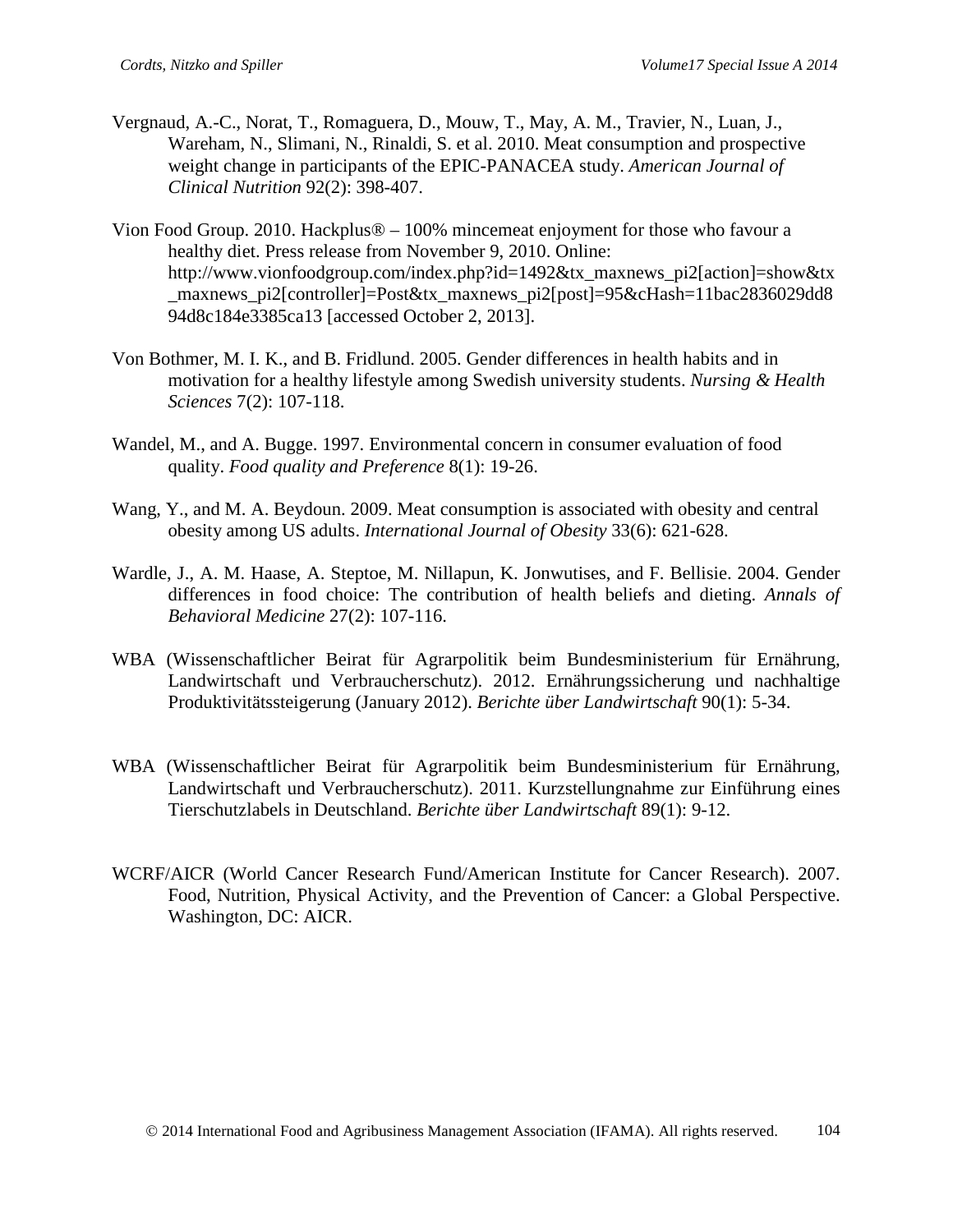# **Appendix**

## **"Newspaper article" on meat consumption and animal welfare**

*In the following, we present an extract from an article from the Frankfurter Allgemeine Zeitung ("FAZ": a popular broadsheet newspaper) from the 28th September 2012 on the topic of meat consumption. Please read the article first, and then answer the following questions.*

Animals suffer from modern farming methods more than previously thought, according to the findings of a recent scientific study from Harvard University in the US involving more than 35,000 animals. The study reports that 13 % of pigs are conscious during the slaughtering process. In addition, crowded conditions, pens covered in excrement and germs, and the preventative use of antibiotics remains the standard in modern factory farming. Maltreatment, such as the castration of male piglets without anesthetic and the dehorning of cattle or beakcutting of hens, is also still common.

## **"Newspaper article" on meat consumption and health**

*In the following, we present an extract from an article from the Frankfurter Allgemeine Zeitung ("FAZ": a popular broadsheet newspaper) from the 28th September 2012 on the topic of meat consumption. Please read the article first, and then answer the following questions.*

Those who eat a lot of meat are damaging their health more than previously thought, according to the findings of a recent scientific study from Harvard University in the US involving more than 35,000 participants. The study reports that meat-lovers have a 13 % lower life-expectancy and are more frequently affected by strokes, heart attacks, diabetes and various types of cancer. The mortality rate of study participants increased if they ate meat for one main meal per day, and further increased if they additionally ate sausage, ham or other processed meat.

## **"Newspaper article" on meat consumption and climate**

*In the following, we present an extract from an article from the Frankfurter Allgemeine Zeitung ("FAZ": a popular broadsheet newspaper) from the 28th September 2012 on the topic of meat consumption. Please read the article first, and then answer the following questions.*

Global meat production damages the climate more than previously thought, according to the findings of a recent scientific study from Harvard University in the US involving more than 35,000 participants. The study reports that a person who eats large quantities of beef is responsible for 13 % more greenhouse gas emissions than the average person. This includes all emissions that are directly or indirectly caused by meat production, from the production of chemical fertilizers to grow the feed, through the reduced  $CO<sub>2</sub>$  sequestration in areas used to keep animals and produce their feed, to the disposal of the meat packaging.